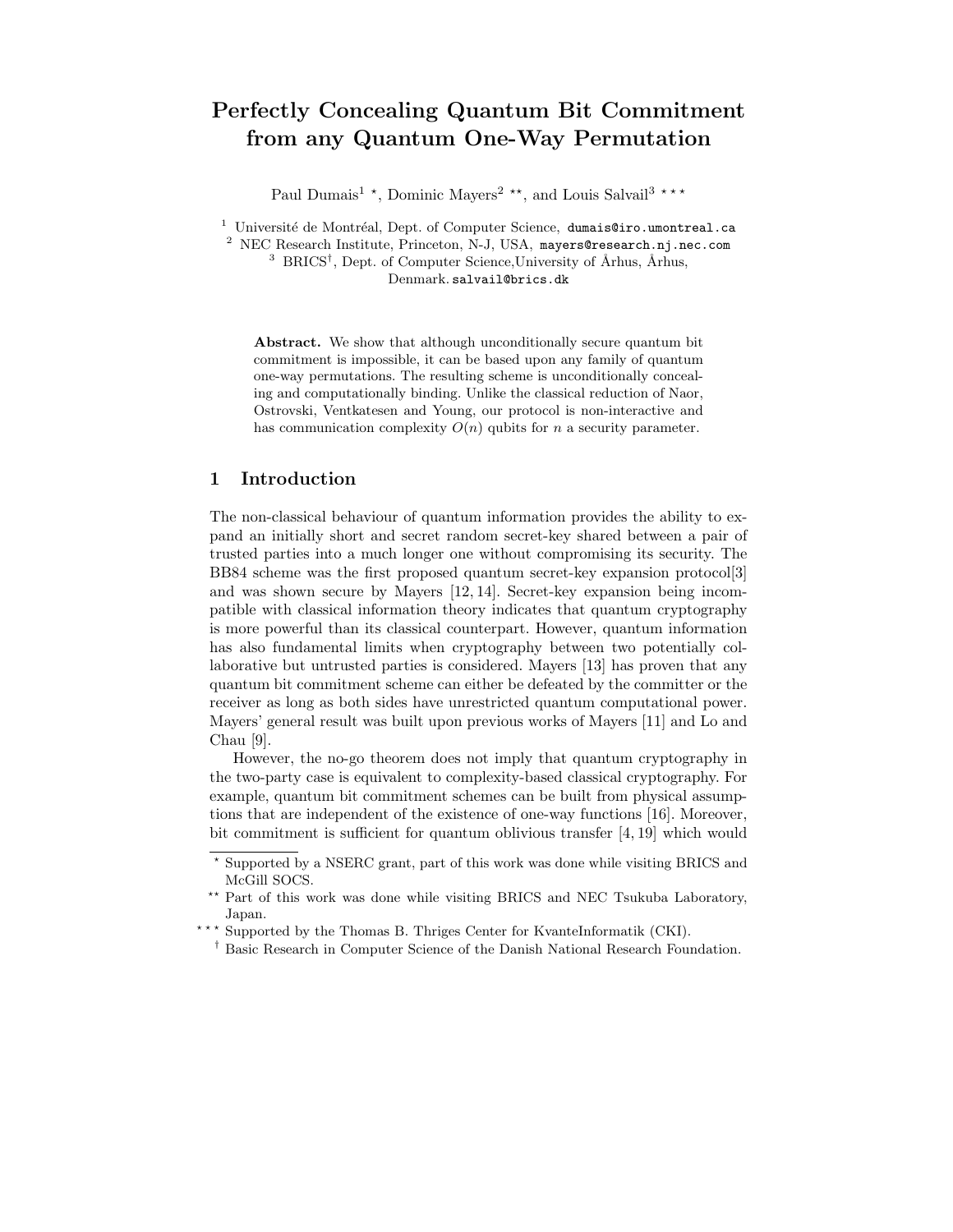be true in the classical world only if one-way functions imply trapdoor one-way functions [8]. The physical assumption addressed in [16] restricts the size of the entanglement the adversary's quantum computer can deal with. Implementing any successful attack was shown, for a particular protocol with security parameter *n*, to require a  $\Omega(n)$ -qubits quantum computer. However, such a physical assumption says nothing about the complexity of the attack. In this paper, we construct an unconditionally concealing quantum bit commitment scheme which can be attacked successfully only if the adversary can break a general quantum computational assumption.

We show that similarly to the classical case [15], unconditionally concealing quantum bit commitment scheme can be based upon any family of quantum one-way permutations. This result is not the direct consequence of the classical construction proposed by Noar, Ostrovsky, Ventkatesen and Young (NOVY) [15]. One reason is that NOVY's analysis uses classical derandomization techniques (rewinding) in order to reduce the existence of an inverter to a successful adversary against the binding condition. In [18], it is shown that such a proof fails completely in a quantum setting: if rewinding was possible then no quantum one-way permutation would exist. Therefore, in order to show that NOVY's protocol is conditionally binding against the quantum computer, one has to provide a different proof.

We present a different construction using quantum communication in order to enforce the binding property. In addition, whereas one NOVY's commitment requires  $\Omega(n)$  rounds (in fact  $n-1$  rounds) of communication for some security parameter  $n$ , our scheme is non-interactive. Whether or not this is possible to achieve classically is still an open question. In addition, the total amount of communication of our scheme is  $O(n)$  qubits which also improves the  $\Omega(n^2)$  bits needed in NOVY's protocol, as far as qubits and bits may be compared. Since unconditionally concealing bit commitment is necessary and sufficient for Zero-Knowledge arguments [5], using our scheme gives implementations requiring few rounds of interaction with provable security based upon general computational assumptions. Perfectly concealing commitment schemes are required for the security of several applications (as in [5]). Using them typically forces the adversary to break the computational assumption before the end of the opening phase, whereas if the scheme was computationally concealing the dishonest receiver could carry out the attack as long as the secret bit remains relevant. Any secure application using NOVY as a sub-protocol can be replaced by one using our scheme instead thus improving communication complexity while preserving the security.

This work provides motivations for the study of one-way functions in a quantum setting. Quantum one-way functions and classical one-way functions are not easily comparable [6]. On the one hand, Shor's algorithm [17] for factoring and extracting discrete logs rules out any attempt to base quantum one-wayness upon those computational assumptions. This means that several flexible yet useful classical one-way functions cannot be used for computationally based quantum cryptography.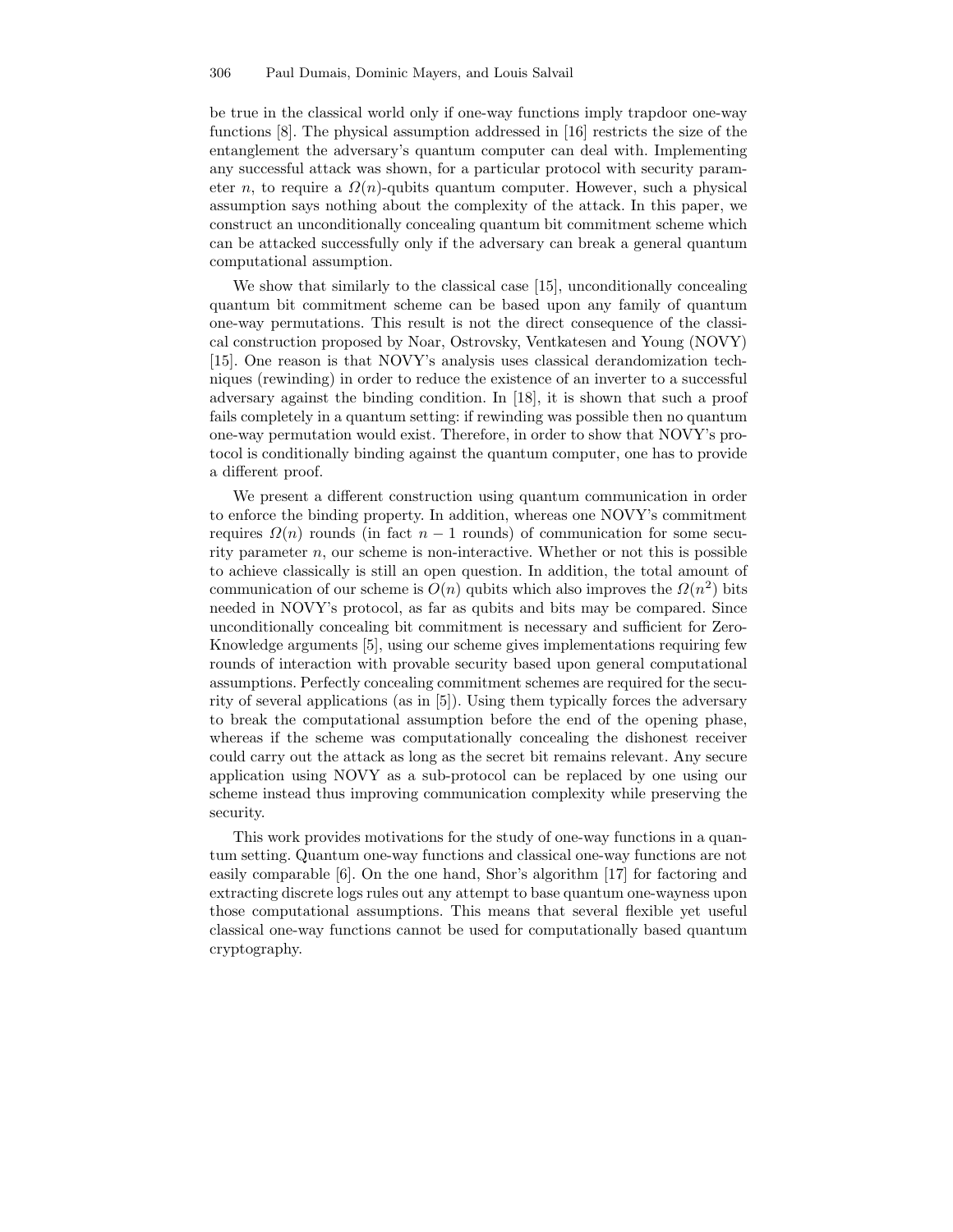On the other hand, because the quantum computer evaluates some functions more efficiently than the classical one, some quantum one-way functions might not be classical one-way since classical computers could even not be able to compute them in the forward direction. This suggests that quantum cryptography can provide new foundations for computationally based security in cryptography.

Organization. First, we give some preliminaries and definitions in Sect.2. Therein, we define the model of computation, quantum one-way functions, and the security criteria for the binding condition. In Sect. 3, we describe our perfectly concealing but computationally binding bit commitment scheme. In Sect. 4, we show that our scheme is indeed unconditionally concealing. Then we model the attacks against the binding condition in Sec. 5. Section 6 reduces the existence of a perfect inverter for a family of one-way permutations to any perfect adversary against the binding condition of our scheme. In Sect. 7, we extend the reduction by showing that any efficient adversary to the binding condition implies an inverter for the family of one-way permutations working efficiently and having good probability of success.

## 2 Preliminaries

After having introduced the basic quantum ingredients, we define quantum oneway functions and the attacks against the binding condition of computationally binding quantum commitment schemes. We assume the reader familiar with the basics of quantum cryptography and computation.

#### 2.1 Quantum Encoding

In the following, we denote the m-dimensional Hilbert space by  $\mathcal{H}_m$ . The basis  $\{|0\rangle, |1\rangle\}$  denotes the computational or rectilinear or "+" basis for  $\mathcal{H}_2$ . When the context requires, we write  $|b\rangle_+$  to denote the bit b in the rectilinear basis. The diagonal basis, denoted " $\times$ ", is defined as  $\{|0\rangle \times, |1\rangle \times\}$  where  $|0\rangle \times = \frac{1}{\sqrt{2\pi}}$  $\frac{1}{2}(|0\rangle +$  $|1\rangle$  and  $|1\rangle_{\times} = \frac{1}{\sqrt{2}}$  $\frac{1}{2}(|0\rangle - |1\rangle)$ . The states  $|0\rangle, |1\rangle, |0\rangle$  and  $|1\rangle$  are the four BB84 states. For any  $x \in \{0,1\}^n$  and  $\theta \in \{+, \times\}^n$ , the state  $|x\rangle_{\theta}$  is defined as  $\otimes_{i=1}^n |x_i\rangle_{\theta_i}$ . An orthogonal (or Von Neumann) measurement of a quantum state in  $\mathcal{H}_m$  is described by a set of m orthogonal projections  $\mathbb{M} = {\mathbb{P}_i}_{i=1}^m$  acting in  $\mathcal{H}_m$  thus satisfying  $\sum_i \mathbb{P}_i = \mathbb{1}_m$  for  $\mathbb{1}_m$  denoting the identity operator in  $\mathcal{H}_m$ . Each projection or equivalently each index  $i \in \{1, \ldots, m\}$  is a possible classical outcome for M. In the following, we write  $\mathbb{P}^0_+ = |0\rangle\langle 0|, \mathbb{P}^1_+ = |1\rangle\langle 1|,$  $\mathbb{P}_{\times}^{0} = |0\rangle_{\times}\langle 0|$  and  $\mathbb{P}_{\times}^{1} = |1\rangle_{\times}\langle 1|$  for the projections along the four BB84 states. We also define for any  $y \in \{0,1\}^n$  the projection operators  $\mathbb{P}^y_{+^n} = \otimes_{i=1}^n \mathbb{P}^{y_i}_{+^n}$ and  $\mathbb{P}_{\times}^y = \otimes_{i=1}^n \mathbb{P}_{\times}^{y_i}$ . Since the basis  $+^n$  in  $\mathcal{H}_{2^n}$  is the computational basis, we also write  $\mathbb{P}^y = \mathbb{P}^y_{+^n}$ . In order to simplify the notation, in the following we write  $\theta(0) = +$  and  $\dot{\theta}(1) = \times$ . For any  $w \in \{0, 1\}$ , we denote by  $\mathbb{M}_{\theta(w)^n}$  the Von Neumann measurement  $\{\mathbb{P}^y_{\theta(w)^n}\}_{y\in\{0,1\}^n}$ . We denote by  $\mathbb{M}_n$  for  $n \in \mathbb{N}$ , the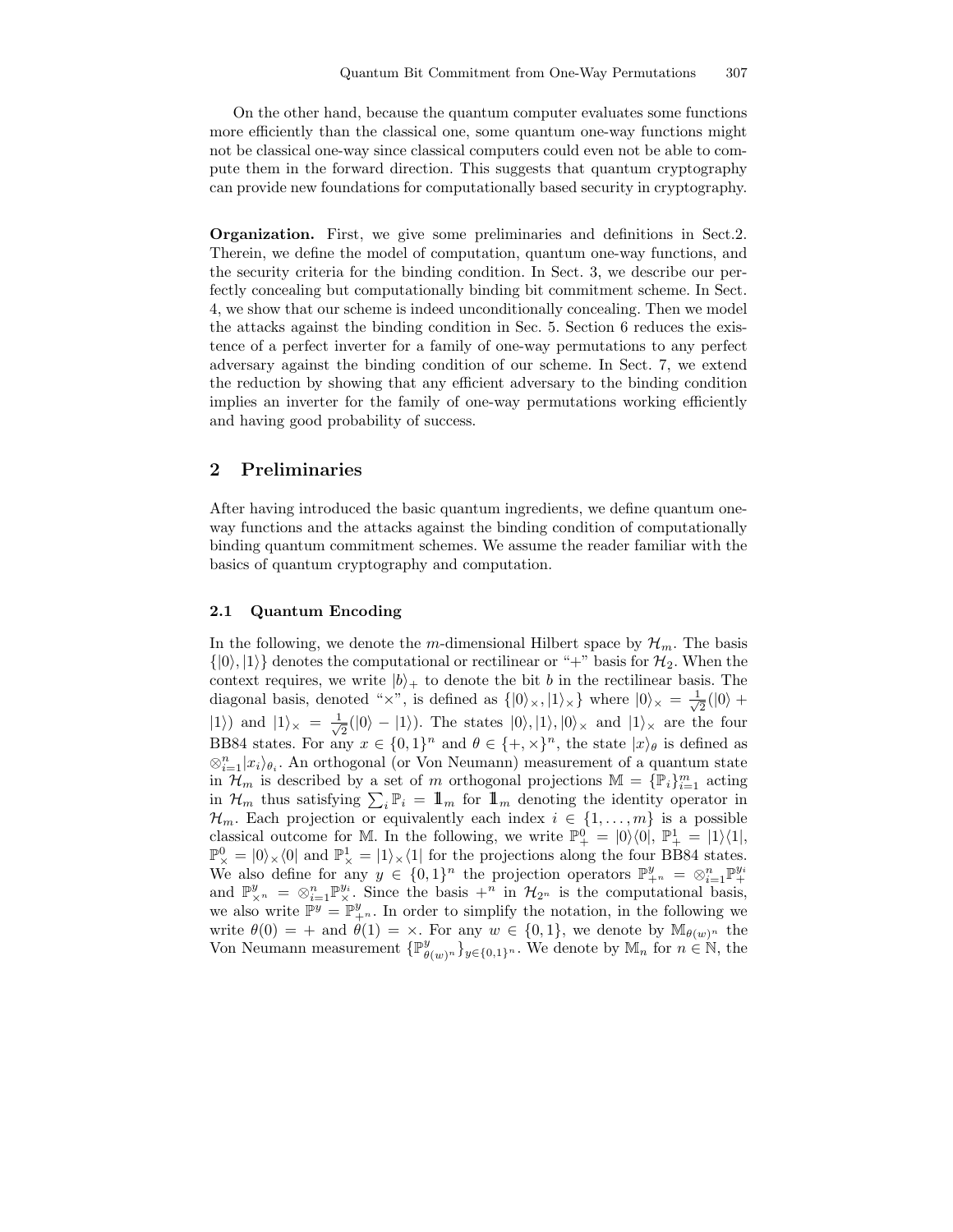Von Neumann measurement in the computational basis applied on an  $n$ -qubit register.

Finally, in order to indicate that  $|\phi\rangle \in \mathcal{H}_{2^r}$  is the state of a quantum register  $H_R \simeq \mathcal{H}_{2^r}$  we write  $|\phi\rangle^R$ . If  $H_R \simeq \mathcal{H}_{2^r}$  and  $H_S \simeq \mathcal{H}_{2^s}$  are two quantum registers and  $|\phi\rangle = \sum_{x \in \{0,1\}^r} \sum_{y \in \{0,1\}^s} \gamma^{x,y} |x\rangle \otimes |y\rangle \in \mathcal{H}_{2^r} \otimes \mathcal{H}_{2^s}$  then we write  $|\phi\rangle^{RS} = \sum_{x \in \{0,1\}^r} \sum_{y \in \{0,1\}^s} \gamma^{x,y} |x\rangle^R \otimes |y\rangle^S$  to denote the state of both registers  $H_R$  and  $H_S$ . Given any transformation  $U_R$  that acts on a register  $H_R$  and any state  $|\phi\rangle \in H_R \otimes H_{Others}$ , where  $H_{Others}$  corresponds to other registers, we define  $U_R |\phi\rangle \stackrel{def}{=} (U_R \otimes \mathbb{1}_{Others}) |\phi\rangle$ . We use the same notation when  $U_R$  denotes a projection operator.

#### 2.2 Model of Computation and Quantum One-Wayness

Quantum one-way functions are defined as the natural generalization of classical one-way functions. Informally, a quantum one-way function is a classical function that can be evaluated *efficiently* by a quantum algorithm but cannot be inverted efficiently and with good probability of success by any quantum algorithm. An algorithm for inverting a one-way function is called an inverter. In this paper, we model inverters (and adversaries against the binding condition) by quantum circuits built out of the universal set of quantum gates  $\mathcal{UG} = \{ \text{CNot}, \text{H}, \text{R}_{\text{Q}} \},$  where CNot denotes the controlled-NOT, H the one qubit Hadamard gate, and  $R_{\mathbb{Q}}$  is an arbitrary one qubit non-trivial rotation specified by a matrix containing only rational numbers [1]. A circuit  $\mathcal C$  executed in the reverse direction is denoted  $\mathcal C^{\dagger}$ . The composition of two circuits  $C_1, C_2$  is denoted  $C_1 \cdot C_2$ . If the initial state before the execution of a circuit C is  $|\Phi\rangle$ , the final state after the execution is  $\mathcal{C}|\Phi\rangle$ . To compute a deterministic function  $f: \{0,1\}^n \to \{0,1\}^{m(n)}$ , we need a circuit  $\mathcal{C}_n$  on  $l(n)$  qubits and we must specify  $n \leq l(n)$  input qubits and  $m(n) \leq l(n)$ output qubits. The classical input x is encoded in the state  $|x\rangle$  of the n input qubits. The other qubits, i.e. the non input qubits, are always initialized in the fixed state  $|0\rangle$ . The random classical output of the circuit  $\mathcal{C}_n$  on input  $x \in \{0,1\}^n$ is defined as the classical outcome of  $\mathbb{M}_{m(n)}$  on the  $m(n)$  output qubits at the end of the circuit. A family  $\mathbf{C} = \{C_n\}_{n=1}^{\infty}$  is an *exact family of quantum circuits* for the family of deterministic functions  $F = \{f_n : \{0,1\}^n \to \{0,1\}^{m(n)}\}_{n=1}^{\infty}$  if the the classical output of the circuit  $\mathcal{C}_n$  on input  $|x\rangle \otimes |0\rangle \in \mathcal{H}_{2^{l(n)}}$  produces with certainty  $f_n(x)$  as output. This definition can be generalized the obvious way in order to cover the non exact case and families of random functions.

The complexity of the circuit  $\mathcal{C}_n$  is simply the number  $\|\mathcal{C}_n\|_{\mathcal{U}\mathcal{G}}$  of elementary gates in  $\mathcal{UG}$  contained in  $\mathcal{C}_n$ . Finally, the family **C** is *uniform* if, given  $1^n$  as input, there exists a (quantum) Turing machine that produces  $\mathcal{C}_n \in \mathbb{C}$  in (quantum) polynomial time in n. The family  $C$  is non-uniform otherwise. Our results hold for both the uniform and the non-uniform cases. The following definition is largely inspired by Luby's definitions for classical one-way functions [10]. Let  $\mathbf{x}_n$ be a uniformly distributed random variable over  $\{0,1\}^n$ .

**Definition 1** A family of deterministic functions  $F = \{f_n : \{0,1\}^n \to \mathbb{R}^n\}$  $\{0,1\}^{m(n)}|n>0\}$  is  $R(n)$ -secure quantum one-way if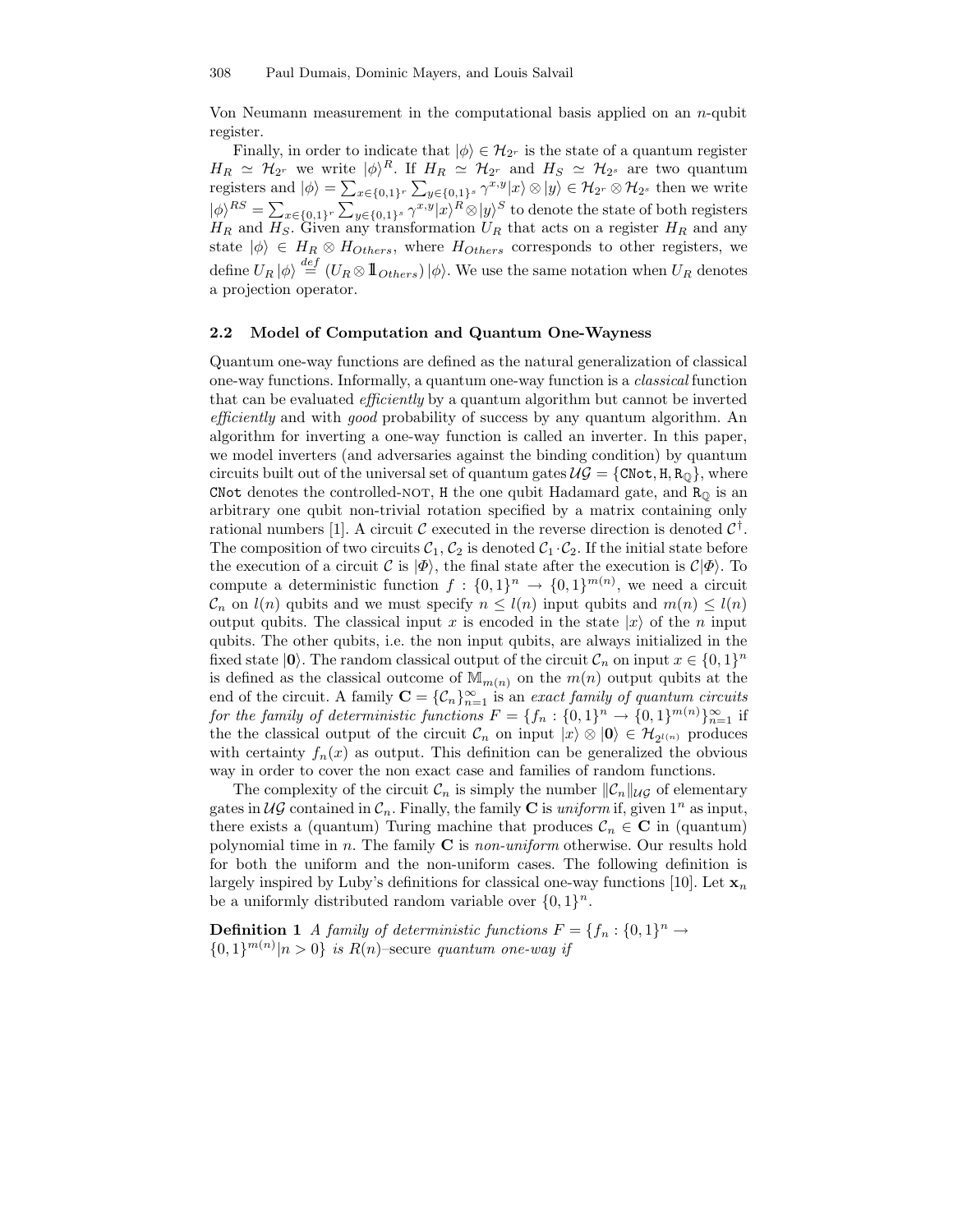- there exists an exact family of quantum circuits  $\mathbf{C} = {\mathcal{C}_n}_{n>0}$  for F such that for all  $n > 0$ ,  $\|\mathcal{C}_n\| \leq poly(n)$  and
- $-$  for all family of quantum circuits  $C^{-1} = \{C_n^{-1}\}_{n>0}$  and for all n sufficiently large, it is always the case that  $\mathcal{C}_n^{-1} \| u \circ S(n) \ge R(n)$  where  $S(n) =$  $Pr(f_n(C_n^{-1}(f_n(\mathbf{x}_n))) = f_n(\mathbf{x}_n)).$

Each family of quantum circuits  $C^{-1}$  is called an inverter and the mapping  $S(n)$ is called its probability of success.

Note that whenever  $f_n$  is a permutation,  $S(n)$  can be written as  $S(n)$  =  $Pr(f_n(\mathcal{C}_n^{-1}(\mathbf{y}_n)) = \mathbf{y}_n)$  where  $\mathbf{y}_n$  is a uniformly distributed random variable in  $\{0, 1\}^n$ .

#### 2.3 The Binding Condition

In a non interactive bit commitment scheme, an honest committer  $A$  for bit  $w$ starts with a system  $H_{All} = H_{Keep} \otimes H_{Open} \otimes H_{Commit}$  in the initial state  $|0\rangle$ , executes a quantum circuit  $\mathcal{C}_{n,w}$  on  $|0\rangle$  returning the final state  $|\Psi_w\rangle \in H_{All}$ and finally sends the subsystem  $H_{Commit}$  to B in the reduced state  $\rho_B(w)$  =  $\text{Tr}_A(|\Psi_w\rangle\langle\Psi_w|)$ , where A's Hilbert space is  $H_A = H_{Keep} \otimes H_{Open}$ . Once the system  $H_{Commit}$  is sent away to B, A has only access to  $\rho_A(w) = \text{Tr}_B(|\Psi_w\rangle\langle\Psi_w|),$ where B's Hilbert space is  $H_B = H_{Commit}$ . To open the commitment, A needs only to send the system  $H_{Open}$  together with w. The receiver B then tests the value of w by measuring the system  $H_{Open} \otimes H_{Commit}$  with some measurement that is fixed by the protocol in view of w. He obtains the outcome  $w = 0, w = 1$ , or  $w = \perp$  when the value of w is rejected.

An attack of the committer A must start with the state  $|0\rangle$  of some system  $H_{All} = H_{Extra} \otimes H_A \otimes H_{Commit}.$  A quantum circuit  $\mathbb{C}^n$  that acts on  $H_{All}$  is executed to obtain a state  $|\Psi\rangle$  and the subsystem  $H_{Commit}$  is sent to the receiver. Later, any quantum circuit  $\mathbf{O}^n$  which acts on  $H_{Extra} \otimes H_{Keep} \otimes H_{Open}$  can be executed before sending the subsystem  $H_{Open}$  to the verifier. The important quantum circuits which act on  $H_{Extra} \otimes H_{Kee} \otimes H_{Open}$  are the quantum circuits  $\mathbf{O}_w^n$ ,  $w = 0, 1$ , which respectively maximize the probability that the bit  $w = 0$ and  $w = 1$  is unveiled with success. Therefore, any attack can be modeled by triplets of quantum circuits  $\{(\mathbf{C}^n, \mathbf{O}_0^n, \mathbf{O}_1^n)\}_{n>0}$ .

The efficiency of an adversary is determined by 1) the total number of elementary gates  $T(n) = ||\mathbf{C}^n||_{\mathcal{U}\mathcal{G}} + ||\mathbf{O}_0^n||_{\mathcal{U}\mathcal{G}} + ||\mathbf{O}_1^n||_{\mathcal{U}\mathcal{G}}$  in the three circuits  $\mathbf{C}^n$ ,  $\mathbf{O}_0^n$  and  $\mathbf{O}_1^n$  and 2) the probabilities  $S_w(n)$ ,  $w = 0, 1$ , that he succeeds to unveil w using the associated optimal circuit  $\mathbf{O}_w^n$ . The definition of  $S_w(n)$  explicitly requires that the value of  $w$ , which the adversary tries to open, is chosen not only before the execution of the measurement on  $H_{Open} \otimes H_{Commit}$  by the receiver but also before the execution of the circuit  $\mathbf{O}_w^n$  by the adversary.

In the classical world, one can always fix the adversary's committed bit by fixing the content of his random tape, that is, we can require that either the probability to unveil 0 or the probability to unveil 1 vanishes, for every fixed value of the random tape. This way of defining the security of a bit commitment scheme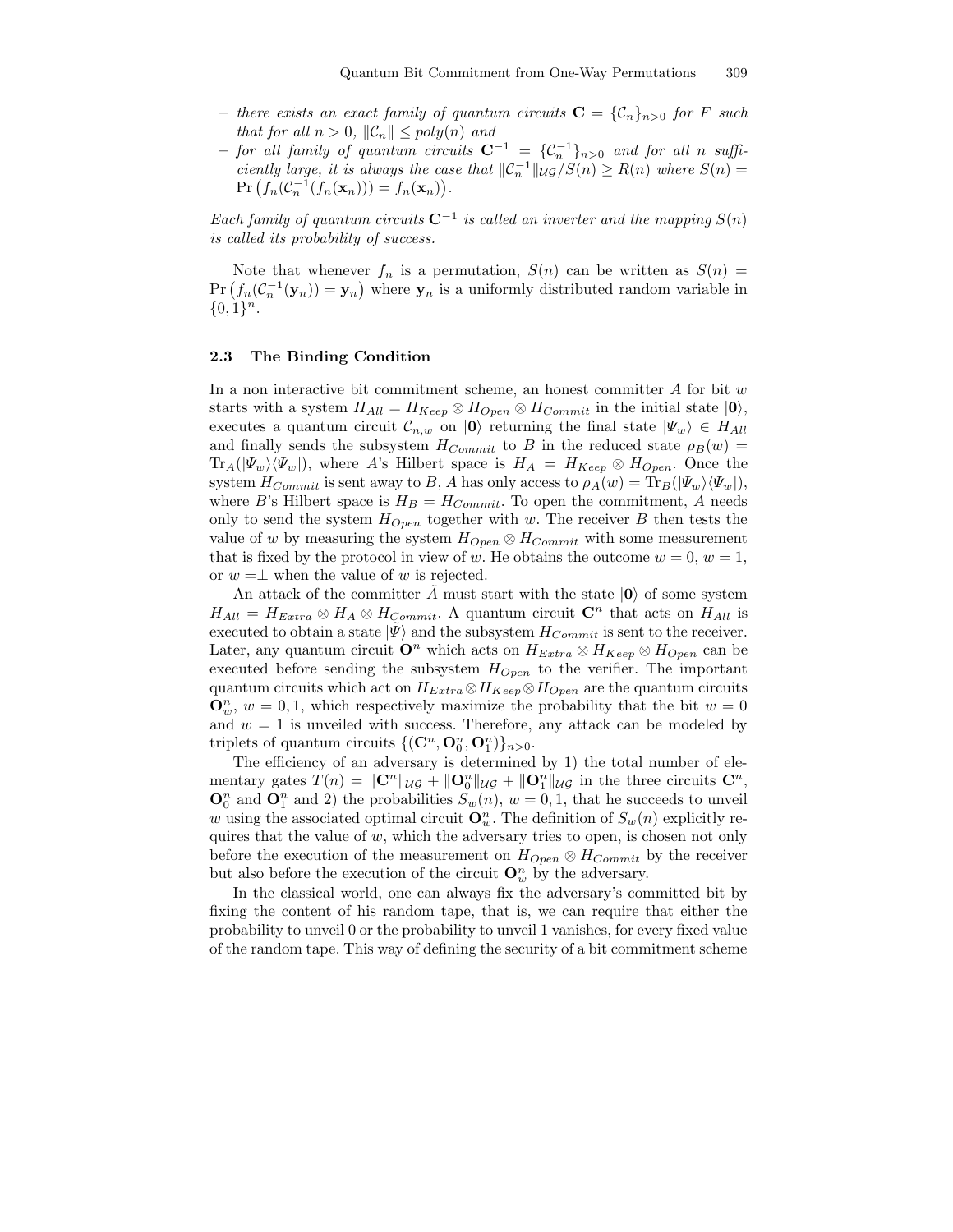does not apply in the quantum world because, even if we fix the random tape, the adversary could still introduce randomness in the quantum computation. In particular, a quantum committer can always commit to a superposition of  $w = 0$ and  $w = 1$  by preparing the following state

$$
|\Psi(c_0)\rangle = \sqrt{c_0} |0_A\rangle \otimes |\Psi_0\rangle + \sqrt{1-c_0} |1_A\rangle \otimes |\Psi_1\rangle, \tag{1}
$$

where  $|\Psi_0\rangle$  and  $|\Psi_1\rangle$  are the honest states generated for committing to 0 and 1 respectively and  $|0_A\rangle$  and  $|1_A\rangle$  are two orthogonal states of  $H_{Extra}$ , an extra ancilla kept by A. In this case, for both value of  $w \in \{0,1\}$ , the opening circuit  $\mathbf{O}_w^n$  can put  $H_{Open}$  into a mixture that will unveil w successfully with some non zero probability. So we have  $S_0(n), S_1(n) > 0$ . The fact that the binding condition  $S_0(n) = 0 \vee S_1(n) = 0$  is too strong was previously noticed in [13]. We propose the weaker condition  $S_0(n) + S_1(n) - 1 \leq \epsilon(n)$  where  $\epsilon(n)$  is negligible (i.e. smaller than  $1/poly(n)$  for any polynomial  $p(n)$ ). For classical applications, this binding condition (with  $\epsilon(n) = 0$ ) is as good as if the commiter was forced to honestly commit a random bit (with the bias of his choice) and only had the power to abort in view of the bit. The power of this binding condition for quantum applications is unclear, but we think it is a useful condition even in that context.

We now extend this binding condition to a computational setting. It is convenient to restrict ourselves to the cases where  $\mathbf{O}_0^n$  is the identity circuit. We can adopt this restriction without lost of generality because any triplet  $(\mathbf{C}^n, \mathbf{O}_0^n, \mathbf{O}_1^n)$  can easily be replaced by the three quantum circuits  $(\mathbf{C}_0^n, \mathbb{1}, \mathbf{U}_{0,1}^n)$ , where  $\mathbf{C}_0^n = (\mathbf{O}_0^n \otimes \mathbb{1}_{Commit}) \cdot \mathbf{C}^n$  and  $\mathbf{U}_{0,1}^n = \mathbf{O}_1^n \cdot (\mathbf{O}_0^n)^{\dagger}$ , without changing the adversaries strategy. The difference in complexity between applying  $(\mathbf{C}^n, \mathbf{O}_0^n, \mathbf{O}_1^n)$  and  $(\mathbf{C}_0^n, \mathbb{1}, \mathbf{U}_{0,1}^n)$  is only  $\Delta T(n) = ||\mathbf{O}_0^n||_{\mathcal{U}\mathcal{G}}$ . Therefore, the adversary is completely determined by the pair  $(\mathbf{C}_0^n, \mathbf{U}_{0,1}^n)$  where  $\mathbf{C}_0^n$  acts on all registers in  $H_{All}$ , and  $\mathbf{U}_{0,1}^n$  is restricted to act only in  $H_{Extra} \otimes H_{Keep} \otimes H_{Open}$ .

**Definition 2** An adversary  $\tilde{A} = \{(\mathbf{C}_0^n, \mathbf{U}_{0,1}^n)\}_n$  for the binding condition of a quantum bit commitment scheme is  $(S(n), T(n))$ –successful if for all  $n \in \mathbb{N}$ ,  $\|\mathbf{U}_{0,1}^n\|_{\mathcal{U}\mathcal{G}} + \|\mathbf{C}_0^n\|_{\mathcal{U}\mathcal{G}} \leq T(n)$  and  $S_0(n) + S_1(n) - 1 = S(n)$ . An adversary with  $S(n) = 1$  is called a perfect adversary.

Any  $(0, T(n))$ -successful adversary does not achieve more than what an honest committer is able to do. In order to cheat, an adversary must be  $(S(n), T(n))$ successful for some non-negligible  $S(n) > 0$ . The security of a quantum bit commitment scheme is defined as follow:

**Definition 3** A quantum bit commitment scheme is  $R(n)$ –binding if there exists no  $(S(n), T(n)$ –successful quantum adversary against the binding condition that satisfies  $T(n)/S(n) \leq R(n)$ . A quantum bit commitment scheme is perfectly concealing (statistically concealing) if the systems received for the commitments of 0 and 1 are identical (resp. statistically indistinguishable).

It is easy to verify that if a  $R(n)$ -binding classical bit commitment scheme (satisfying the classical definition) allows to implement a cryptographic task securely,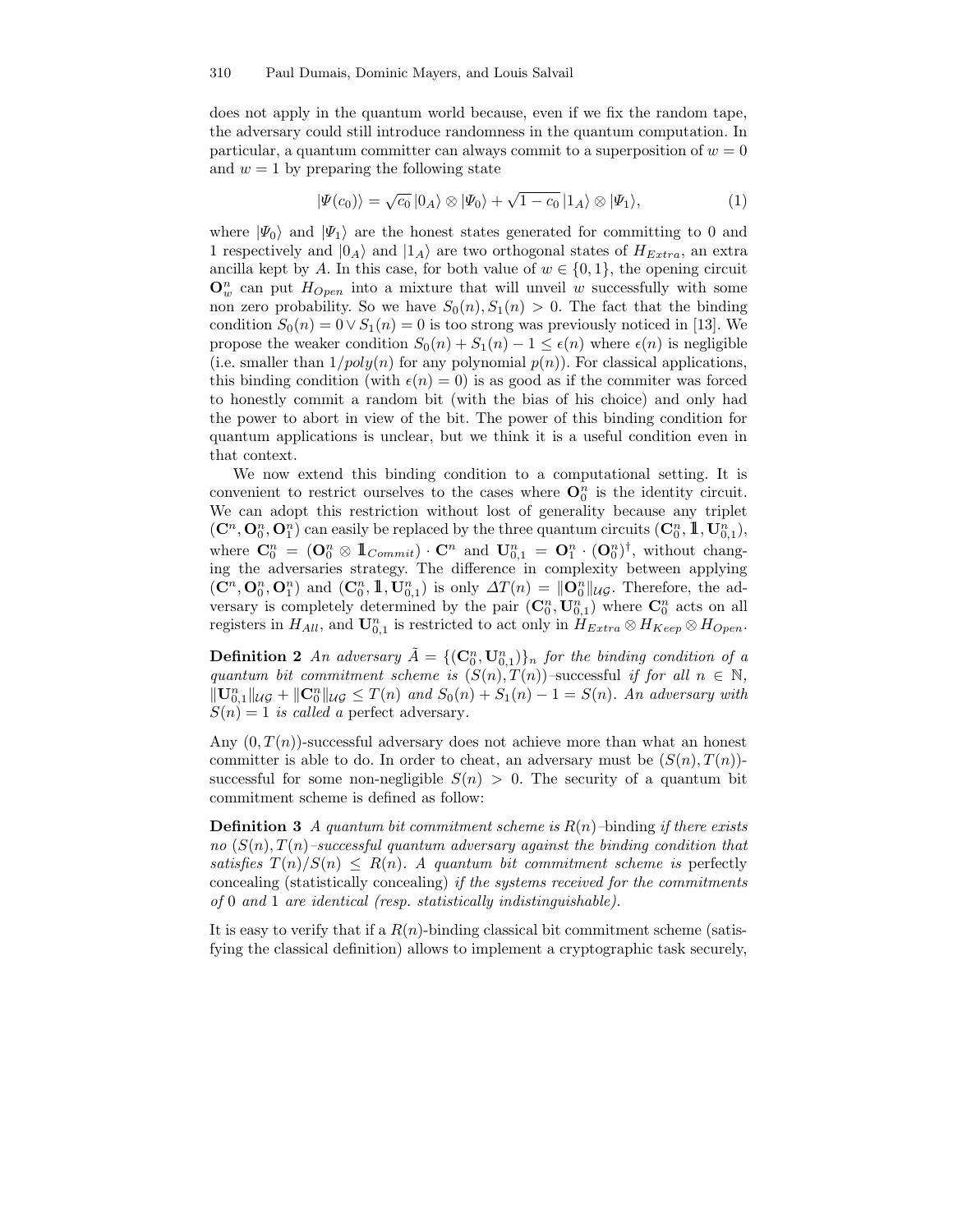then using a  $R(n)$ -binding quantum bit commitment scheme instead would also provide a secure implementation.

The scheme we describe next will be shown to be perfectly concealing and  $\Omega(R(n))$ -binding whenever used with a  $R(n)^2$ -secure family of one-way permutations.

## 3 The Scheme

Let  $\Sigma = {\sigma_n : \{0,1\}^n \to \{0,1\}^n | n > 0}$  be a family of one-way permutations. The commitment scheme takes, as common input, a security parameter  $n \in \mathbb{N}$ and the description of family  $\Sigma$ . The quantum part of the protocol below is similar to the protocol for quantum coin tossing described in [3]. Given  $\Sigma$  and n, the players determine the instance  $\sigma_n: \{0,1\}^n \to \{0,1\}^n \in \Sigma$ . A sends through the quantum channel  $\sigma_n(x)$  for  $x \in_R \{0,1\}^n$  polarized in basis  $\theta(w)^n$  where  $w \in \{0,1\}$  is the committed bit. B then stores the received quantum state until the opening phase. It is implicit here that  $B$  must protect the received system

commit<sub>Σ,n</sub> $(w)$ 

1. A picks  $x \in_R \{0,1\}^n$ , computes  $y = \sigma_n(x)$  for  $\sigma_n \in \Sigma$ ,

2. A sends the quantum state  $|\sigma_n(x)\rangle_{\theta(w)^n} \in \mathcal{H}_{Commit}$  to B.

 $H_{Commit} \simeq \mathcal{H}_{2^n}$  against decoherence until the opening phase. The opening phase consists only for  $A$  to unveil all her previous random choices allowing  $B$  to verify the consistency of the announcement by measuring the received state. So,  $H_{Open} \simeq \mathcal{H}_{2^n}$  is only used to store classical information.

 $open_{\Sigma,n}(w,x)$ 

- 1. A announces  $w$  and  $x$  to  $B$ ,
- 2. B measures  $\rho_B$  with measurement  $\mathbb{M}_{\theta(w)^n}$  thus providing the classical outcome  $\tilde{y} \in \{0, 1\}^n$ ,
- 3. *B* accepts if and only if  $\tilde{y} = \sigma_n(x)$ .

## 4 The Concealing Condition

In this section, we show that every execution of commit<sub> $\Sigma,n$ </sub> conceals w perfectly.

Let  $\rho_w$  for  $w \in \{0,1\}$  be the density matrix corresponding to the mixture sent by A when classical bit w is committed. Since  $\sigma_n$  is a permutation of the elements in the set  $\{0,1\}^n$ , we get

$$
\rho_0 = \sum_{x \in \{0,1\}^n} 2^{-n} |x\rangle_{+^n} \langle x| = 2^{-n} 1 \! \! 1_{2^n} = \sum_{x \in \{0,1\}^n} 2^{-n} |x\rangle_{\times^n} \langle x| = \rho_1 \qquad (2)
$$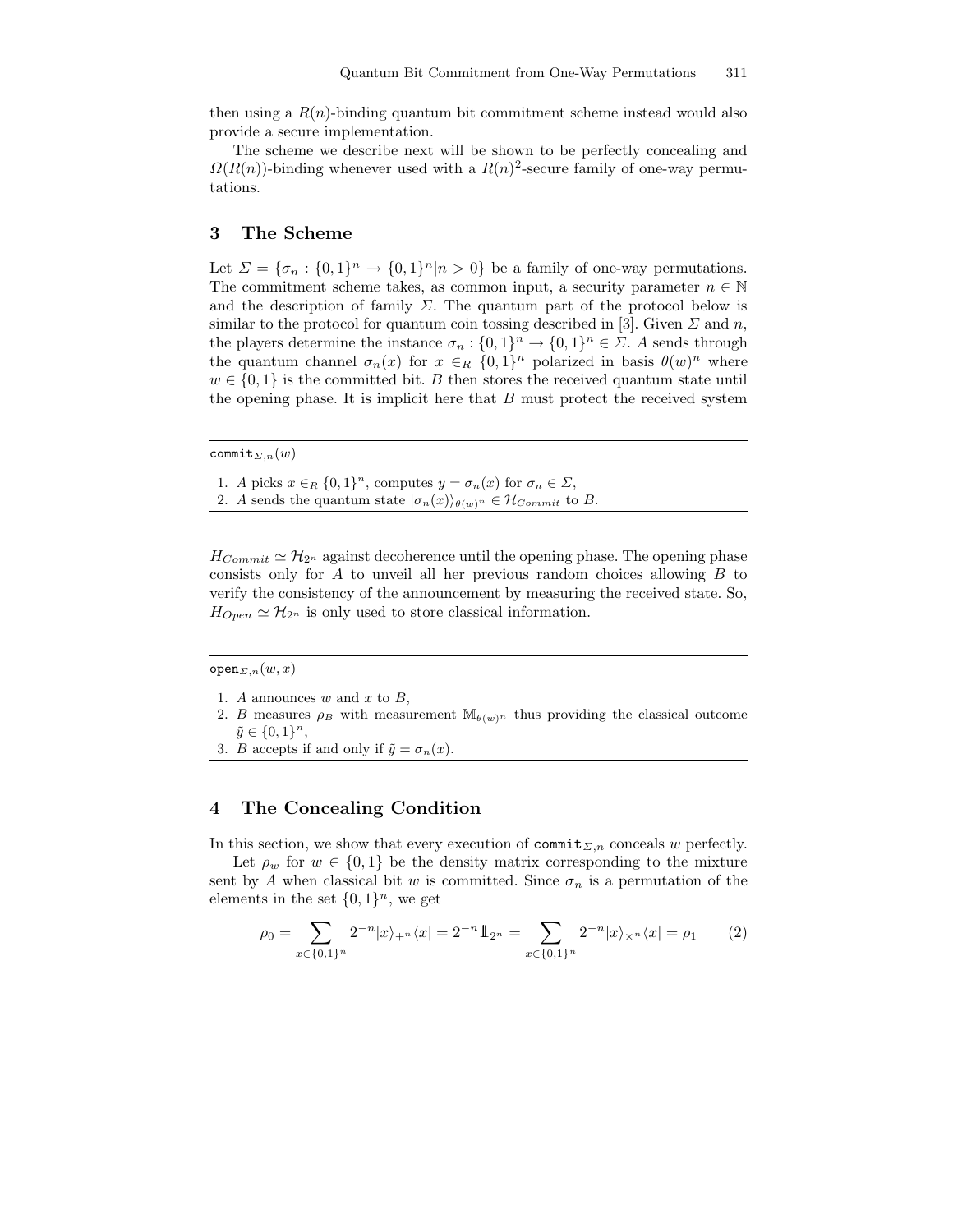where  $\mathbb{1}_{2^n}$  is the identity operator in  $\mathcal{H}_{2^n}$ . The following lemma follows directly from  $(2)$ .

**Lemma 1.** Protocol commit<sub> $\Sigma,n(w)$ </sub> is perfectly concealing.

**Proof:** The quantum states  $\rho_0$  and  $\rho_1$  are the same. It follows that no quantum measurement can distinguish between the commitments of 0 and 1.  $\Box$ 

## 5 The Most General Attack

Here we describe the most general adversary  $\tilde{A} = \{(\mathbf{C}_0^n, \mathbf{U}_{0,1}^n)\}_{n \geq n_0}$  against the binding condition of our scheme. We shall prove that any such attack can be used to invert the one-way permutation in subsequent sections.

The adversary doesn't necessarily know which value will take y on the receiver's side after the measurement  $\mathbb{M}_{\theta(w)^n}$  on  $H_{Commit}$  associated with the opening of w. He computes  $x \in \{0,1\}^n$  using  $\mathbf{O}_w^n$ , announces  $(x, w)$  and hopes that  $\sigma_n(x) = y$ . So we have that  $H_{Open} \simeq \mathcal{H}_{2^n}$  is used to encode  $x \in \{0,1\}^n$ . We separate the entire system in three parts: the system  $H_{Commit}$  that encodes y, the system  $H_{Open}$  that encodes x, and the remainder of the system that we conveniently denote all together by  $H_{Keep}$  (thus including for simplicity register  $H_{Extra}$ ). We easily obtain that the states  $|\tilde{\Psi}_{w}^{n}\rangle = \mathbf{C}_{w}^{n}|\mathbf{0}\rangle$ ,  $w = 0, 1$ , can be written in the form

$$
|\tilde{\Psi}_0^n\rangle = \sum_{x,y \in \{0,1\}^n} |\gamma_0^{x,y}\rangle^{Keep} \otimes |x\rangle^{Open} \otimes |y\rangle_{+^n}^{Commit} = \mathbf{C}_0^n |\mathbf{0}\rangle \tag{3}
$$

with  $\sum_{x,y} |||\gamma_0^{x,y}\rangle||^2 = 1$ , and

$$
|\tilde{\Psi}_1^n\rangle = \sum_{x,y \in \{0,1\}^n} |\gamma_1^{x,y}\rangle^{Keep} \otimes |x\rangle^{Open} \otimes |y\rangle^{Commit}_{\times^n} = \mathbf{U}_{0,1}^n |\tilde{\Psi}_0^n\rangle \tag{4}
$$

with  $\sum_{x,y} ||\gamma_1^{x,y} \rangle||^2 = 1$ . In the following, we shall refer to states  $|\tilde{\Psi}_0^n \rangle$  and  $|\tilde{\Psi}_1^n \rangle$ as the 0-state and the 1-state of the attack respectively. The transformation  $\mathbf{U}_{0,1}^n$ is applied on the system  $H_{Keep} \otimes H_{Open}$ .

Next section restricts the analysis to the case where an adversary A can open both  $w = 0$  and  $w = 1$  with probability of success  $p_w = 1$ . Such an adversary is called a perfect adversary. We show that any perfect adversary can invert efficiently  $\sigma_n(x)$  for any  $x \in \{0,1\}^n$ . In Sect. 7 we generalize the result to all imperfect but otherwise good adversaries. We show that any polynomial time adversary for which  $p_0 + p_1 \geq 1 + \frac{1}{poly(n)}$  can invert  $\sigma_n(x)$  for  $x \in_R \{0,1\}^n$ efficiently and with non-negligible probability of success.

## 6 Perfect attacks

In this section, we prove that any efficient perfect adversary  $A = \{(\mathbf{C}_0^n, \mathbf{U}_{0,1}^n)\}_n$ against the binding condition can be used to invert efficiently the one-way permutation with probability of success 1. In the next section, we shall use a similar technique for the case where the attack is not perfect.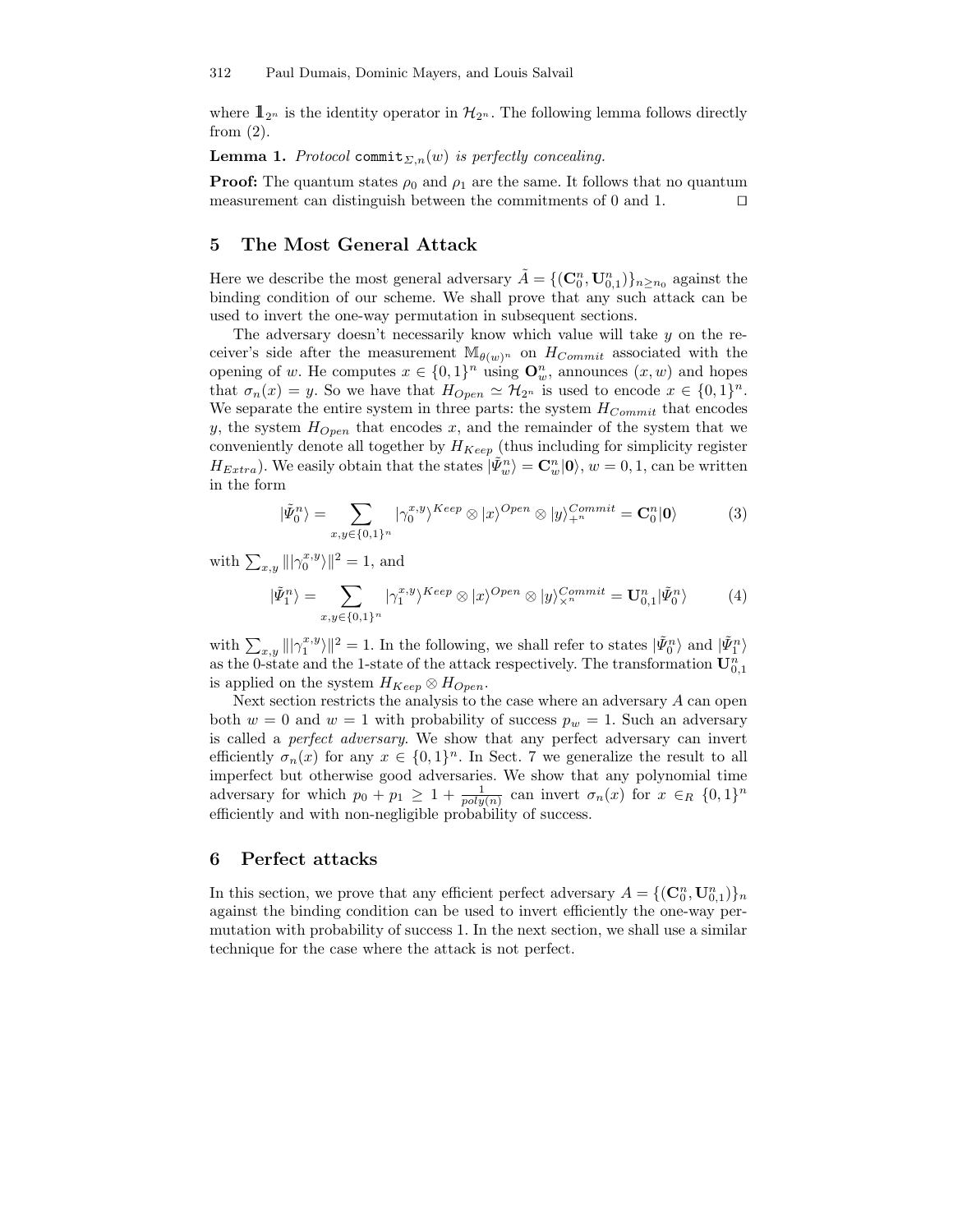By definition, a perfect adversary A is  $(1, T(n))$ -successful, that is:  $S_0(n)$  =  $S_1(n) = 1$ . We obtain that  $\|\gamma_w^{x,y}\rangle\| = 0$  if  $\sigma_n(x) \neq y$ :

$$
|\Psi_0^n\rangle = \sum_{x \in \{0,1\}^n} |\gamma_0^x\rangle^{Keep} \otimes |x\rangle^{Open} \otimes |\sigma_n(x)\rangle_{+^n}^{Commit} = \mathbf{C}_0^n |\mathbf{0}\rangle \tag{5}
$$

where  $|\gamma_0^x\rangle$  corresponds to  $|\gamma_0^{x,\sigma_n(x)}\rangle$  and  $\sum_x ||\gamma_0^x\rangle||^2 = 1$ , and

$$
|\Psi_1^n\rangle = \sum_{x \in \{0,1\}^n} |\gamma_1^x\rangle^{Keep} \otimes |x\rangle^{Open} \otimes |\sigma_n(x)\rangle_{\times^n}^{Commit} = \mathbf{U}_{0,1}^n |\Psi_0^n\rangle \tag{6}
$$

where  $|\gamma_1^x\rangle$  corresponds to  $|\gamma_1^{x,\sigma_n(x)}\rangle$  and  $\sum_x |||\gamma_1^x\rangle||^2 = 1$ . Any pair of 0-state and 1-state satisfying  $(5)$  and  $(6)$  is called a *perfect pair*. Any perfect adversary  $A = \{(\mathbf{C}_0^n, \mathbf{U}_{0,1}^n)\}_n$  generates a perfect pair for all  $n > 0$ .

Let  $\mathbb{P}_{Commit}^{u,+}$  and  $\mathbb{P}_{Commit}^{u,\times}$  be the projection operators  $\mathbb{P}_{+^n}^u$  and  $\mathbb{P}_{\times}^u$  respectively, acting upon register  $H_{Commit}$ . We assume that we have an input register  $H_Y \simeq \mathcal{H}_{2^n}$  initialized in the basis state  $|y\rangle$  on input y. The states  $|\Phi_0^n(u)\rangle = \mathbb{P}_{Commit}^{u,\times} |\Psi_0^n\rangle, u \in \{0,1\}^n$ , play an essential role in the mechanisms used by the inverter. These states have three key properties for every  $u \in \{0,1\}^n$ :

- 1.  $\|\phi_0^n(u)\rangle\| = 2^{-n/2},$
- 2. there exists a simple circuit  $\mathbf{W}_n$  on  $H_Y \otimes H_{Open} \otimes H_{Commit}$  which, if u is encoded in register  $H_Y$ , unitarily maps  $|\Psi_0^n\rangle$  into  $2^{n/2} |\Phi_0^n(u)\rangle$ , and
- 3.  $\mathbf{U}_{0,1}^n | \Phi_0^n(u) \rangle = |\gamma^{\sigma^{-1}(u)} \rangle^{Keep} \otimes |\sigma_n^{-1}(u) \rangle^{Open} \otimes |u \rangle_{\times}^{Commit}.$

On input  $y \in \{0,1\}^n$ , the inverter creates the state  $|\Psi_0^n\rangle$ , then applies the circuit  $\mathbf{W}_n$ , then the circuit  $\mathbf{U}_{0,1}^n$ , and finally measures the register  $H_{Open}$  to obtain  $\sigma_n^{-1}(y)$ . We now prove these three properties.

#### 6.1 Proof of Properties 1 and 3

First we write the state  $|\Psi_0^n\rangle$  using the basis  $\times^n$  for the register  $H_{Commit} \simeq \mathcal{H}_{2^n}$ . We get

$$
|\Psi_0^n\rangle = 2^{-n/2} \sum_{u,v \in \{0,1\}^n} (-1)^{u \odot v} |\gamma_0^{\sigma_n^{-1}(v)}\rangle^{Keep} \otimes |\sigma_n^{-1}(v)\rangle^{Open} \otimes |u\rangle^{Commit}_{\times^n}
$$

from which we easily obtain, after the change of variable  $\sigma_n^{-1}(v) \to x$ ,

$$
|\Phi_0^n(u)\rangle = 2^{-n/2} \sum_{x \in \{0,1\}^n} (-1)^{u \odot \sigma_n(x)} |\gamma_0^x\rangle^{Keep} \otimes |x\rangle^{Open} \otimes |u\rangle_{\times^n}^{Commit}.
$$
 (7)

Property 1 follows from (7). Note that the states  $|\Phi_0^n(u)\rangle$  can be mapped one into the other by a unitary mapping, a conditional phase shift which depends on  $u$  and  $x$ . Because (6) can be rewritten as

$$
|\Psi_1^n\rangle = \sum_{u \in \{0,1\}^n} |\gamma_1^{\sigma^{-1}(u)}\rangle^{Keep} \otimes |\sigma^{-1}(u)\rangle^{Open} \otimes |u\rangle_{\times^n}^{Commit},
$$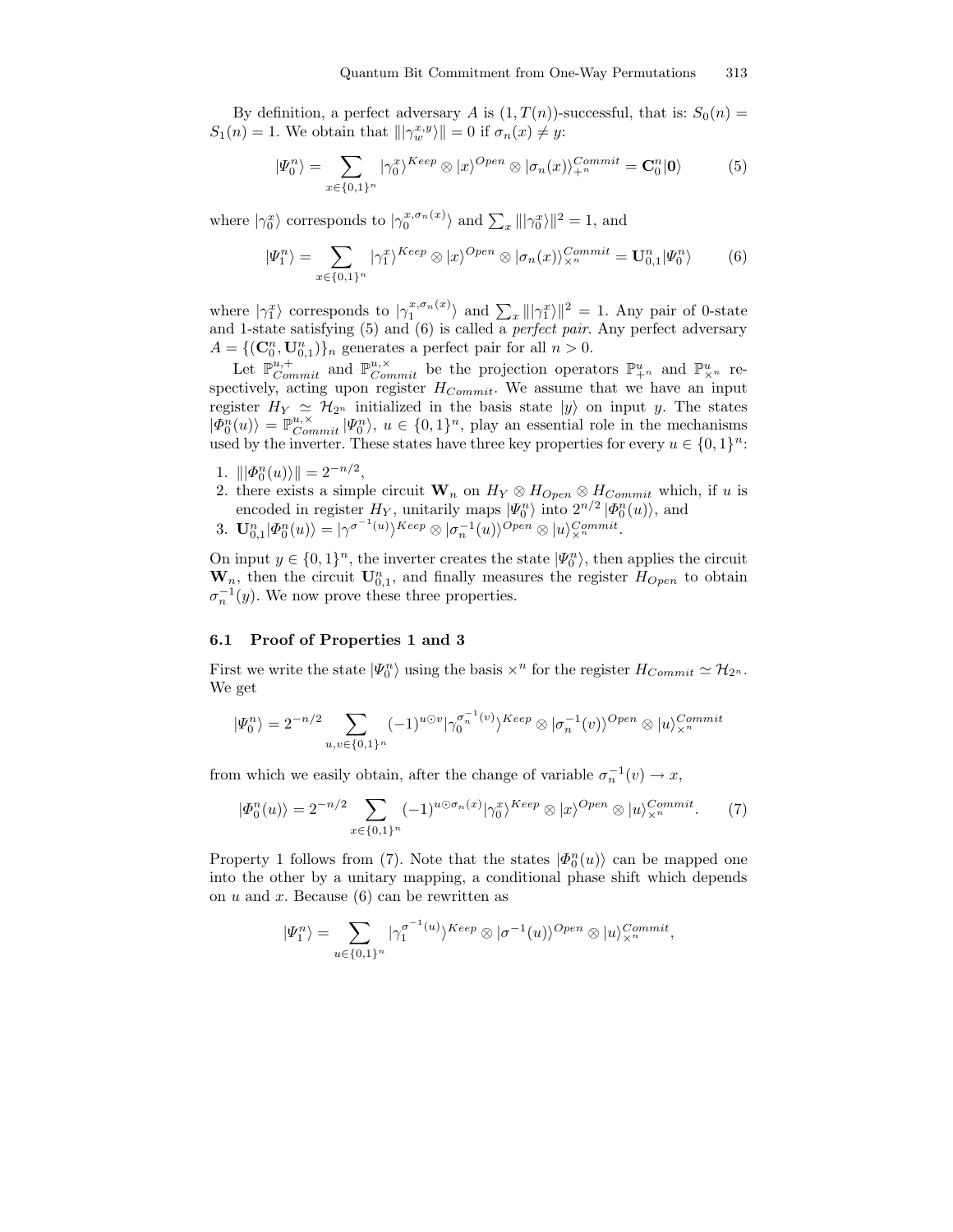it follows that, for all  $u \in \{0,1\}^n$ , we have

$$
\mathbf{U}_{0,1}^n |\varPhi_0^n(u)\rangle = \mathbf{U}_{0,1}^n \mathbb{P}_{Commit}^{u,\times} |\Psi_0^n\rangle = \mathbb{P}_{Commit}^{u,\times} \mathbf{U}_{0,1}^n |\varPhi_0^n\rangle
$$
  
= 
$$
\mathbb{P}_{Commit}^{u,\times} |\varPsi_1^n\rangle = |\gamma^{\sigma^{-1}(u)}\rangle^{Keep} |\sigma_n^{-1}(u)\rangle^{Open} |u\rangle_{\times}^{Commit}.
$$

which concludes the proof of property 3.

#### 6.2 Proof of Property 2

A simple comparison of (5) and (7) suggests what needs to be done to obtain  $2^{n/2} |\Phi_0^n(y)\rangle$  efficiently starting from  $|\Psi_0^n\rangle$ . Assume the input register  $H_Y = H_Y^1 \otimes$  $\ldots \otimes H_Y^n \simeq \mathcal{H}_{2^n}$  is in the basis state  $|y\rangle$ . The first step is to add the phase  $(-1)^{y\odot\sigma_n(x)}$  in front of each term in the sum of (5). Note that, for every  $y \in$  ${0,1}^n$ , this is a unitary mapping on  $H_{Keep} \otimes H_{Open} \otimes H_{Commit}$ . It is sufficient to execute a circuit  $\hat{\Theta}_1$  which, for each  $i \in \{1, \ldots, n\}$ , acts on the corresponding pair of qubits in  $H_Y^i \otimes H_{Commit}^i$ . The circuit  $\hat{\oplus}_1$  maps each state  $|y_i\rangle \otimes |\sigma_n(x)_i\rangle$ ,  $i = 1, \ldots, n$ , into  $(-1)^{(y_i \odot \sigma_n(x)_i)}(|y_i\rangle \otimes |\sigma_n(x)_i\rangle)$ . It can easily be implemented as  $\hat{\oplus}_1 = (\text{H} \otimes \text{1\hskip-4.7pt{\rm l}}_{Commit}) \cdot \text{CNot} \cdot (\text{H} \otimes \text{1\hskip-4.7pt{\rm l}}_{Commit})$  where each H is applied to register  $H_Y^i$ and where register  $H_{Commit}^i$  encodes the control bit of the CNot gate. We denote by  $\hat{\oplus}_n$  the complete quantum circuit acting in  $H_Y \otimes H_{Commit}$  and applying  $\hat{\oplus}_1$ to each pair  $i \in \{1, ..., n\}$  of qubits  $|y_i\rangle \otimes |\sigma_n(x)_i\rangle \in H_Y^i \otimes H_{Commit}^i$ .

The second step is to set the register  $H_{Commit}$  which contains the state  $|\sigma_n(x)\rangle_{\mathcal{F}^n}$  into the new state  $|y\rangle_{\mathcal{F}^n}$ . For this we use the composition of three circuits. The first circuit  $\mathbf{U}_{\sigma_n}: |x\rangle^{Open} \otimes |u\rangle^{Commit} \mapsto |x\rangle^{Open} \otimes |u \oplus \sigma_n(x)\rangle^{Commit}$ sets the quantum register  $H_{Commit}$  into the new state  $|0\rangle_{+n}$ . Note that  $U_{\sigma_n}$  is the quantum circuit that is guaranteed to compute  $\sigma_n(x)$  efficiently. The second circuit is  $\bigoplus_n : |y|^Y \otimes |u|^{\text{Commit}} \mapsto |y|^Y \otimes |y \oplus u)^{\text{Commit}}$  which sets  $H_{Commit}$  into the state  $|y\rangle_{+^n}$  by simply applying a CNot between registers  $H^i_{Commit}, H^i_Y \simeq \mathcal{H}_2$ for  $i \in \{1, \ldots, n\}$ . Finally the third circuit executes the Hadamard transform  $H_n$ on  $H_{Commit}$  which maps the  $+^n$  basis into the  $\times^n$  basis (it is simply n Hadamard gates  $H \in U \mathcal{G}$ . The composition of  $\hat{\oplus}_n$  with these three circuits is the circuit  $W_n$ shown in Fig. 1. This circuit allows to generate any  $2^{n/2} |\Phi_0^n(y)\rangle$  for  $y \in \{0,1\}^n$ . Moreover, it is easy to verify that  $\|\mathbf{W}_n\|_{\mathcal{U}\mathcal{G}} = \|\mathbf{U}_{\sigma_n}\|_{\mathcal{U}\mathcal{G}} + 5n$ . The following is a



Fig. 1. Transformation  $W_n$ .

straightforward consequence of these three properties, the definition of  $\mathbf{W}_n$  and the above discussion:

**Lemma 2.** If there exists a  $(1, T(n))$ -successful adversary against commit<sub> $\Sigma$ ,n</sub> then there exists an adversary against  $\Sigma$  with time-success ratio

$$
R(n) \leq T(n) + \|\mathbf{U}_{\sigma_n}\|_{\mathcal{U}\mathcal{G}} + 5n.
$$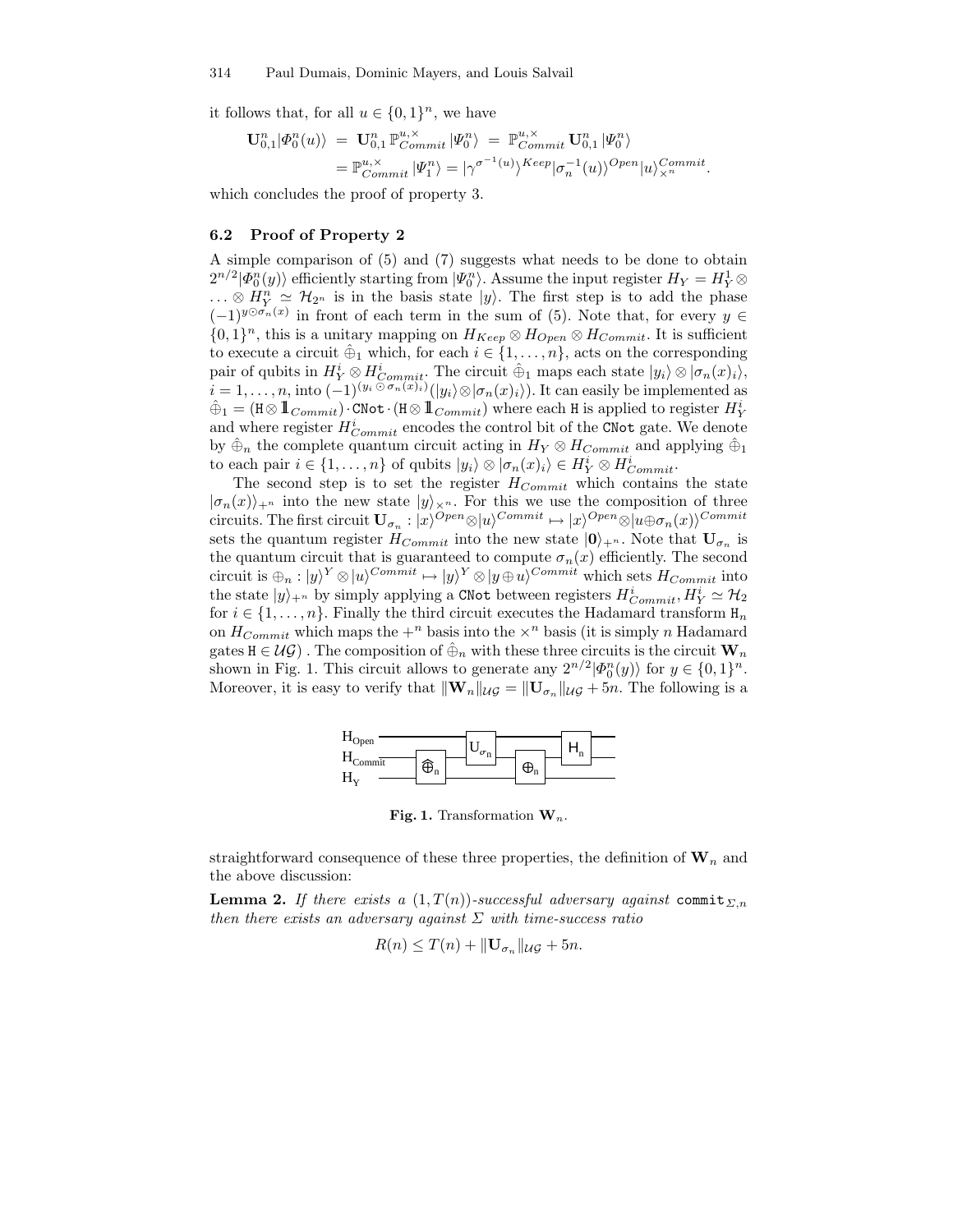It follows that the adversary against  $\Sigma$  has about the same complexity than the one against the binding condition of  $\text{commit}_{\Sigma,n}$ . In the next section, we show that the same technique can be applied to the case where the adversary does not implement a perfect attack against commit<sub> $\Sigma$ ,n</sub>.

## 7 The General Case

In this section, we are considering any attack that yields a non-negligible success probability to a cheating committer. In terms of Definition 2, such an adversary  $\tilde{A} = \{(\mathbf{C}_0^n, \mathbf{U}_{0,1}^n)\}_n$  must be  $(\epsilon(n), T(n))$ -successful for some  $\epsilon(n) \geq 1/poly(n) \geq$ 0. In order for the attack to be efficient,  $T(n)$  must also be upper bounded by some polynomial.

In general, the 0-state  $|\tilde{\Psi}_0^n\rangle$  and 1-state  $|\tilde{\Psi}_1^n\rangle$  of adversary  $\tilde{A}$  can always be written as in (3) and (4) respectively. In this general case, the probability of success of unveiling the bit  $w$ , i.e. the probability of not being caught cheating, is the probability of the event A announces a value x and the outcome of  $B$ 's measurement happens to be  $\sigma_n(x)$ . One can see easily that this probability is given by :

$$
S_w^{\tilde{A}} = S_w^{\tilde{A}}(n) = \sum_v |||\gamma_w^{v, \sigma_n(v)}\rangle||^2.
$$
 (8)

If the adversary  $\tilde{A}$  is  $(\epsilon(n), T(n))$ -successful then

$$
S_0^{\tilde{A}} + S_1^{\tilde{A}} \ge 1 + \epsilon(n). \tag{9}
$$

In that setting, our goal is to show that from such an adversary  $\tilde{A}$ ,  $\sigma_n^{-1}(y)$  can be computed similarly to the perfect case and with probability of success at least  $1/poly(n)$  whenever  $y \in_R \{0,1\}^n$  and  $\epsilon(n)^{-1}$  is smaller than some positive polynomial.

#### 7.1 The Inverter

Compared to the perfect case, the inverter for the general case will involve an extra step devised to produce a *perfect*  $|\Psi_0^n\rangle$  from the initial and *imperfect* 0-state  $|\tilde{\Psi}_{0}^{n}\rangle$ . Although this preprocessing will succeed only with some probability, any  $\left(\frac{1}{p(n)}, T(n)\right)$ -successful adversary can *distill*  $|\Psi_0^n\rangle$  from  $|\tilde{\Psi}_0^n\rangle$  efficiently and with good probability of success. From  $|\Psi_0^n\rangle$ , the inverter then proceeds the same way as in the perfect case.

The distillation process involves a transformation  $\mathbf{T}_n$  acting in  $H_{Open} \otimes$  $H_{Commit} \otimes H_T$  where  $H_T \simeq \mathcal{H}_{2^n}$  is an extra register. We define  $\mathbf{T}_n$  as:

$$
\mathbf{T}_n : |x\rangle^{Open}|y\rangle^{Commit}|a\rangle^T \mapsto |x\rangle^{Open}|y\rangle^{Commit}|\sigma_n(x) \oplus y \oplus a\rangle^T. \tag{10}
$$

Clearly, one can always write

$$
\mathbf{T}_{n}(|\tilde{\Psi}_{0}^{n}\rangle^{All} \otimes |\mathbf{0}\rangle^{T}) = \sum_{\sigma_{n}(x)\neq z} |\gamma_{0}^{x,z}\rangle^{Keep}|x\rangle^{Open}|z\rangle^{Commit}|\sigma_{n}(x) \oplus z\rangle^{T} + \sum_{x} |\gamma_{0}^{x,\sigma_{n}(x)}\rangle^{Keep}|x\rangle^{Open}|\sigma_{n}(x)\rangle^{Commit}|\mathbf{0}\rangle^{T}.
$$
 (11)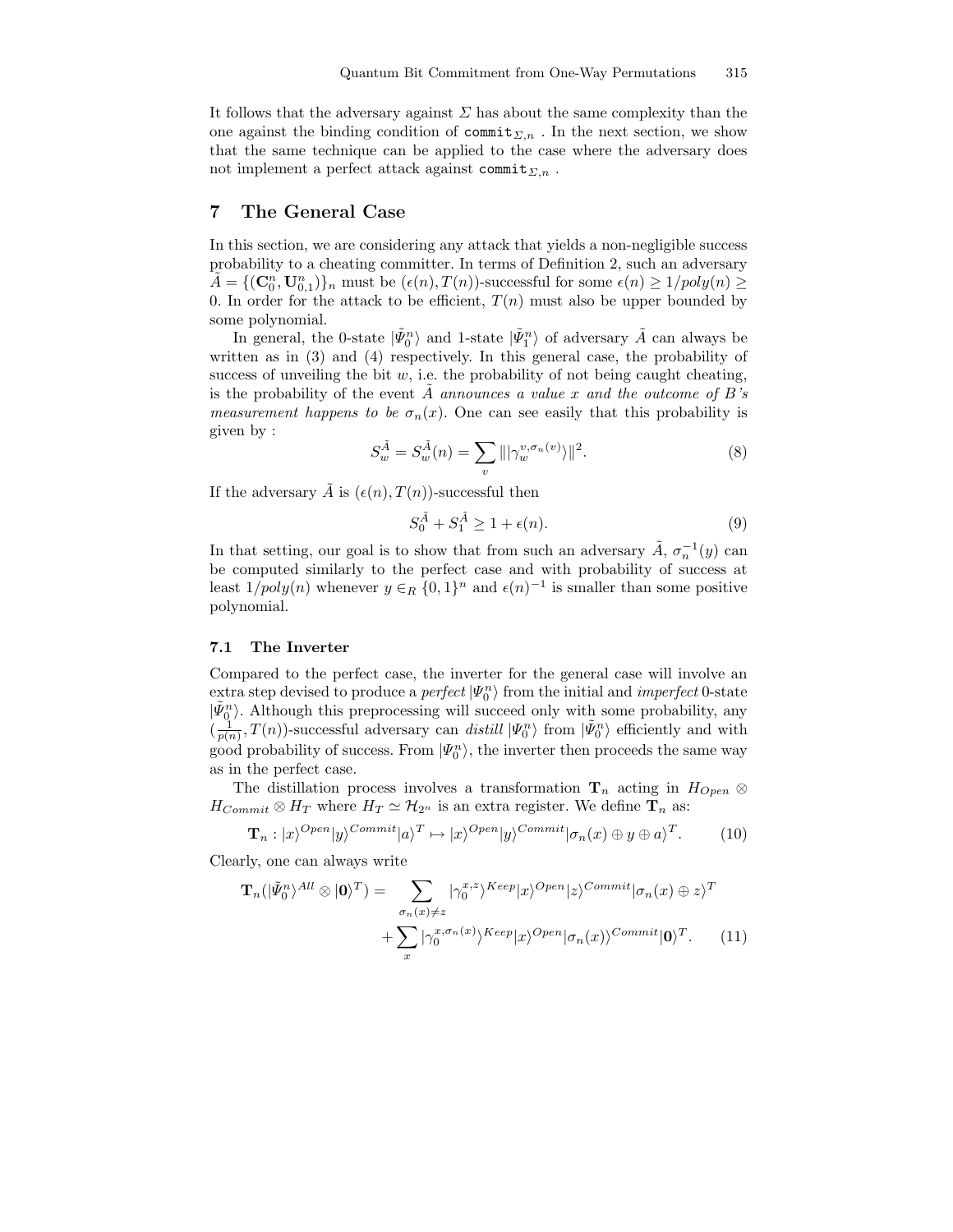Upon standard measurement of register  $H_T$  in state  $|0\rangle$ , the adversary obtains the quantum residue (by tracing out the ancilla):

$$
|\Psi_0^n\rangle = \sum_x |\gamma_0^x\rangle^{Keep} \otimes |x\rangle^{Open} \otimes |\sigma_n(x)\rangle^{Commit}
$$
 (12)

where  $|\gamma_0^x\rangle^{Keep} = \frac{1}{\sqrt{s}}$  $\frac{1}{S_0^{\overline{A}}}|\gamma^{x,\sigma_n(x)}\rangle^{Keep}$ , with probability

$$
S^{\tilde{A}}_0=\sum_v\||\gamma_0^{v,\sigma_n(v)}\rangle\|^2=|\langle \varPsi_0^n|\tilde{\varPsi}^n_0\rangle|^2.
$$

It is easy to verify that  $\mathbf{T}_n$  can be implemented by a quantum circuit of  $O(||\mathbf{U}_{\sigma_n}||_{\mathcal{U}\mathcal{G}})$  elementary gates. On input  $y \in_R \{0,1\}^n$ , the inverter then works exactly as in the perfect case. In Fig. 2, the quantum circuit for the general inverter  $I_n^{\tilde{A}}(y)$  is shown. The input quantum register is  $H_Y$  and the output register is  $H_{Open}$ . The output is the outcome of the standard measurement  $\mathbb{M}_{n}$ applied to the output register  $H_{Open}$  which hopefully contains  $x = \sigma_n^{-1}(y)$ . The



**Fig. 2.** The inverter  $I_n^{\tilde{A}}(y), y \in \{0,1\}^n$  obtained from adversary  $\tilde{A} = (\mathbf{C}_0^n, \mathbf{U}_{0,1}^n)$ .

following lemma is straightforward and establishes the efficiency of the inverter in terms of the efficiency of A's against commit<sub> $\Sigma_n$ </sub> :

**Lemma 3.** If  $\tilde{A}$  is  $(\cdot, T(n))$ -successful then

$$
\|\mathbf{I}_n^{\tilde{A}}(y)\|_{\mathcal{UG}} \in O(T(n) + \|\mathbf{U}_{\sigma_n}\|_{\mathcal{UG}}).
$$

It should be noted that gates  $\oplus_n$  and  $\mathbf{H}_n$  appearing in circuit  $\mathbf{W}_n$  are not taken into account in the statement of Lemma 3. The reason is that none of them influence the final outcome since they commute with the final measurement in  $H_{Open}$ . They have been included in  $W_n$  to help the reader with the analysis of the success probability described in the next section.

## 7.2 Analysis of the Success Probability

Let  $\tilde{A} = \{(\mathbf{C}_0^n, \mathbf{U}_{0,1}^n)\}_{n>0}$  be any  $(\epsilon(n), \cdot)$ -successful adversary for some  $\epsilon(n) > 0$ thus satisfying  $S_0^{\tilde{A}} + S_1^{\tilde{A}} \geq 1 + \epsilon(n)$ . Let  $\mathbb{P}^x_{Open}$  be the projection operator  $\mathbb{P}^x$ applied to register  $H_{Open}$ . We recall that  $\mathbb{P}^{y,+}_{Commit}$  and  $\mathbb{P}^{y,\times}_{Commit}$  are the projection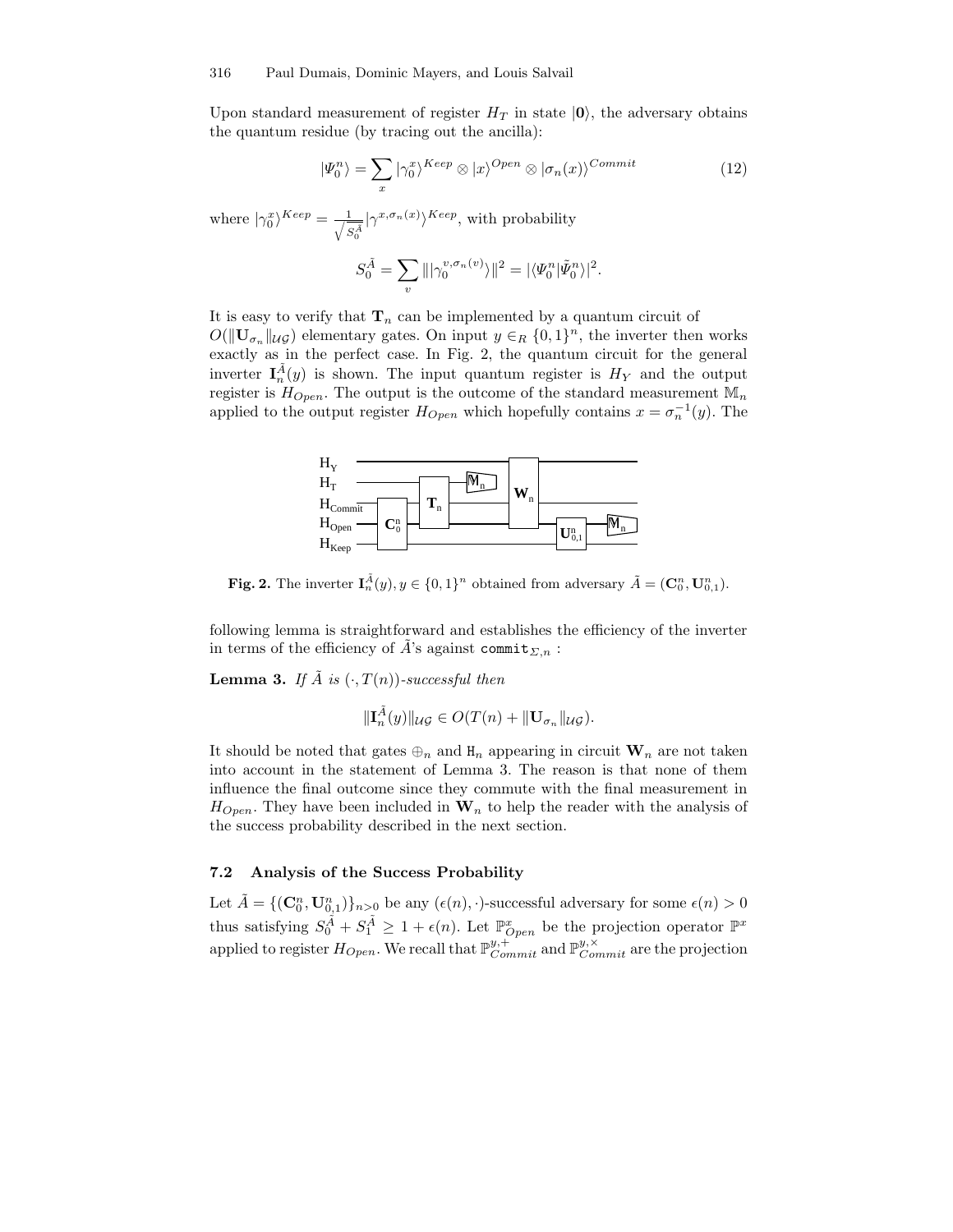operators  $\mathbb{P}^y_{+^n}$  and  $\mathbb{P}^y_{\times^n}$  respectively, acting upon register  $H_{Commit}$ . We now define the two projection operators:

$$
\boldsymbol{P}_0 = \sum_{x \in \{0,1\}^n} \mathbb{P}_{Open}^x \otimes \mathbb{P}_{Commit}^{\sigma_n(x),+} \text{ and } \boldsymbol{P}_1 = \sum_{x \in \{0,1\}^n} \mathbb{P}_{Open}^x \otimes \mathbb{P}_{Commit}^{\sigma_n(x),\times} \qquad (13)
$$

which have the property, using (8), that  $S_0^{\tilde{A}} = ||P_0|\tilde{\Psi}_0^n\rangle||^2$  and  $S_1^{\tilde{A}} = ||P_1|\tilde{\Psi}_1^n\rangle||^2$ . Next lemma relates the success probability to projections  $P_0$  and  $P_1$ .

**Lemma 4.** The probability of success  $p_s$  of inverter  $I_n^{\tilde{A}}(y)$  satisfies

$$
p_s = \Vert \boldsymbol{P}_1 \mathbf{U}_{0,1}^n \boldsymbol{P}_0 \vert \tilde{\psi}_0^n \rangle \Vert^2.
$$

**Proof:** We recall that the probability of success is defined in terms of a uniformly distributed input y. We will first compute the probability  $p_s(y)$  that the inverter succeeds on input  $y \in \{0,1\}^n$ . Assume that right after gate  $\mathbf{T}_n$ , the register  $H_T$  is observed in state  $|0\rangle$ . The registers  $H_{All} \otimes H_Y$  have now collapsed to the state  $|y|^Y \otimes |\Psi_0^n\rangle$  where  $|\Psi_0^n\rangle$  is the state  $P_0|\tilde{\Psi}_0^n\rangle$  after renormalization. Note that  $|\Psi_0^n\rangle$  is a perfect 0-state. This event has probability  $||\mathbf{P}_0|\tilde{\Psi}_0\rangle||^2 = S_0^{\tilde{A}}$ to happen according to (12). Next the circuit  $\mathbf{W}_n$ , with y encoded in  $H_Y$ , unitarily maps the state  $|\Psi_0^n\rangle$  into the state  $2^{n/2}|\Phi_0^n(y)\rangle = 2^{n/2} \mathbb{P}_{Commit}^{y,\times} |\Psi_0^n\rangle$  (see Sect. 6). Then the circuit  $\mathbf{U}_{0,1}^n$  returns the state  $2^{n/2} \mathbb{P}_{Commit}^{y,\times} \mathbf{U}_{0,1}^n |\Psi_0^n\rangle$ . Finally, the register  $H_{Open}$  is measured and the probability of success given the initial state  $|\Psi_0^n\rangle$  is  $||2^{n/2} \mathbb{P}_{Open}^{\sigma_n^{-1}(y)} \mathbb{P}_{Commit}^{y,\times} \mathbf{U}_{0,1}^n |\Psi_0^n\rangle||^2$ . Using (12), we get that  $p_s(y)$  =  $S_0^{\tilde{A}}2^n\ \|\mathbb{P}_{Open}^{\sigma_n^{-1}(y)}\mathbb{P}_{Commit}^{y,\times}\mathbf{U}_{0,1}^n\ |\Psi_0^n\rangle\|^2\ =\ 2^n\ \|\mathbb{P}_{Open}^{\sigma_n^{-1}(y)}\mathbb{P}_{Commit}^{y,\times}\mathbf{U}_{0,1}^n\ \boldsymbol{P}_0\ |\tilde{\varPsi}_0^n\rangle\|^2.\ \text{Av-}$ eraging over all values of the uniformly distributed variable  $y$  we obtain:

$$
p_s = \sum_{y \in \{0,1\}^n} 2^{-n} p_s(y) = \sum_{y \in \{0,1\}^n} \| \left( \mathbb{P}_{Open}^{\sigma_n^{-1}(y)} \otimes \mathbb{P}_{Commit}^{y, \times} \right) \mathbf{U}_{0,1}^n \mathbf{P}_0 |\tilde{\Psi}_0^n\rangle \|^2
$$
  
= 
$$
\| \left( \sum_{y \in \{0,1\}^n} \mathbb{P}_{Open}^{\sigma_n^{-1}(y)} \otimes \mathbb{P}_{Commit}^{y, \times} \right) \mathbf{U}_{0,1}^n \mathbf{P}_0 |\tilde{\Psi}_0^n\rangle \|^2 = \| \mathbf{P}_1 \mathbf{U}_{0,1}^n \mathbf{P}_0 |\tilde{\Psi}_0^n\rangle \|^2 \tag{14}
$$

where (14) is obtained from the fact that  $\{\mathbb{P}^x_{Open} \otimes \mathbb{P}^{\sigma_n(x), \times}_{Commit}\}_{x \in \{0,1\}^n}$  is a set of orthogonal projections and from Pythagoras theorem.  $\square$ 

We are now ready to relate the probability of success for the inverter given a good adversary against the binding condition of commit<sub> $\Sigma,n$ </sub>.

**Lemma 5.** Let  $I_n^{\tilde{A}}$  be the inverter obtained from a  $(S_0^{\tilde{A}} + S_1^{\tilde{A}} - 1, \cdot)$ -successful adversary  $\tilde{A}$  with  $S_0^{\tilde{A}} + S_1^{\tilde{A}} \geq 1 + \epsilon(n)$  for  $\epsilon(n) > 0$  for all  $n > 0$ . Then the success probability  $p_s$  to invert with success a random image element satisfies

$$
p_s \ge (\sqrt{S_1^{\tilde{A}}} - \sqrt{1 - S_0^{\tilde{A}}})^2.
$$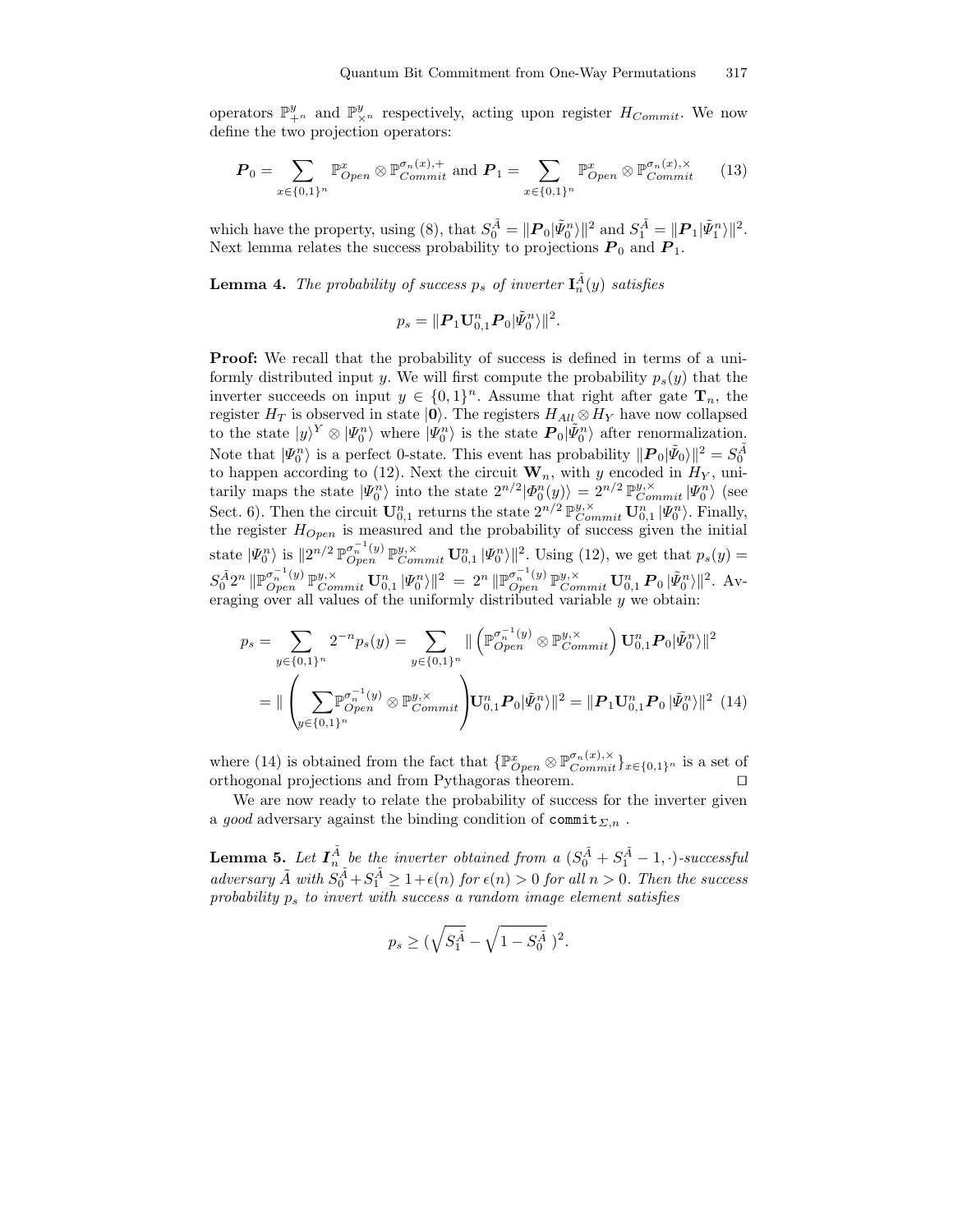Proof: Using lemma 4, we can write

$$
p_s = ||P_1 U_{0,1}^n P_0 |\tilde{\Psi}_0^n \rangle||^2 = ||P_1 U_{0,1}^n (\mathbb{1}_{\tilde{A}} - P_0^{\perp}) |\tilde{\Psi}_0^n \rangle||^2
$$
  
= 
$$
||P_1 U_{0,1}^n |\tilde{\Psi}_0^n \rangle - P_1 U_{0,1}^n P_0^{\perp} |\tilde{\Psi}_0^n \rangle||^2 = ||P_1| \tilde{\Psi}_1^n \rangle - P_1 U_{0,1}^n P_0^{\perp} |\tilde{\Psi}_0^n \rangle||^2.
$$

Using the triangle inequality and  $S_1^{\tilde{A}} > 1 - S_0^{\tilde{A}}$ , we are led to

$$
p_s \ge \left( \|\mathbf{P}_1|\tilde{\mathbf{\Psi}}_1^n\rangle \|\n- \|\mathbf{P}_1\mathbf{U}_{0,1}^n\mathbf{P}_0^\perp |\tilde{\mathbf{\Psi}}_0^n\rangle \|\right)^2
$$
  

$$
\ge \left( \|\mathbf{P}_1|\tilde{\mathbf{\Psi}}_1^n\rangle \|\n- \|\mathbf{P}_0^\perp |\tilde{\mathbf{\Psi}}_0^n\rangle \|\right)^2 = \left( \sqrt{S_1^{\tilde{A}}} - \sqrt{1-S_0^{\tilde{A}}} \right)^2.
$$

tu From Lemma 5 and a few manipulations, we conclude that  $S_0^{\tilde{A}} + S_1^{\tilde{A}} > 1 +$  $\epsilon(n)$  implies that  $p_s > \epsilon(n)^2/4$ . In addition, if  $\epsilon(n) \in \Omega(\frac{1}{poly(n)})$  and  $T(n) \in$  $O(poly(n))$  then the inverter works in polynomial time with probability of success in  $\Omega(1/poly(n)^2)$ .

#### 8 Conclusion

The concealing condition is established unconditionally by Lemma 1. Lemmas 3 and 5 imply that any  $(S(n), T(n))$ -successful adversary against commit<sub> $\Sigma_n$ </sub> can invert the family of one-way permutations  $\Sigma$  with time-success ratio roughly  $T(n)/S(n)^2$ . We finally obtain:

**Theorem 1.** Let  $\Sigma$  be a  $R(n)$ -secure family of one-way permutations. Protocol commit<sub> $\Sigma,n$ </sub> is unconditionally concealing and  $R'(n)$ -binding where  $R'(n) \in$  $\Omega(\sqrt{R(n)})$ .

Our reduction produces only a quadratic blow-up in the worst case between the time-success ratio of the inverter and the time-success ratio of the attack. Compared to NOVY's construction, the reduction is tighter by several degrees of magnitude. If  $\Sigma$  is  $T(n)/S(n)$ -secure with  $\frac{1}{S(n)} \in O(\sqrt{T(n)})$  then the reduction is optimal.

In order for the scheme to be practical, the receiver should not be required to store the received qubits until the opening phase. It is an open question whether or not our scheme is still secure if the receiver measures each qubit  $\pi_i$  upon reception in a random basis  $\theta_i \in_R \{+, \times\}$ . The opening of  $w \in \{0, 1\}$ being accepted if each time  $\theta_i = \theta(w)$ , the announced  $x \in \{0,1\}^n$  is such that  $[\sigma_n(x)]_i = \tilde{y}_i$ . That way, the protocol would require similar technology than the one needed for implementing the BB84 quantum-key distribution protocol [2].

It is also not clear how to modify the scheme in order to deal with noisy quantum transmissions. Another problem linked to practical implementation is the lack of tolerance to multi-photon pulses. If for  $x, w \in \{0, 1\}$ , the quantum state  $|\phi_x\rangle_{\theta(w)} \otimes |\phi_x\rangle_{\theta(w)}$  is sent instead of  $|\phi_x\rangle_{\theta(w)}$  then commit<sub> $\Sigma,n$ </sub> is no more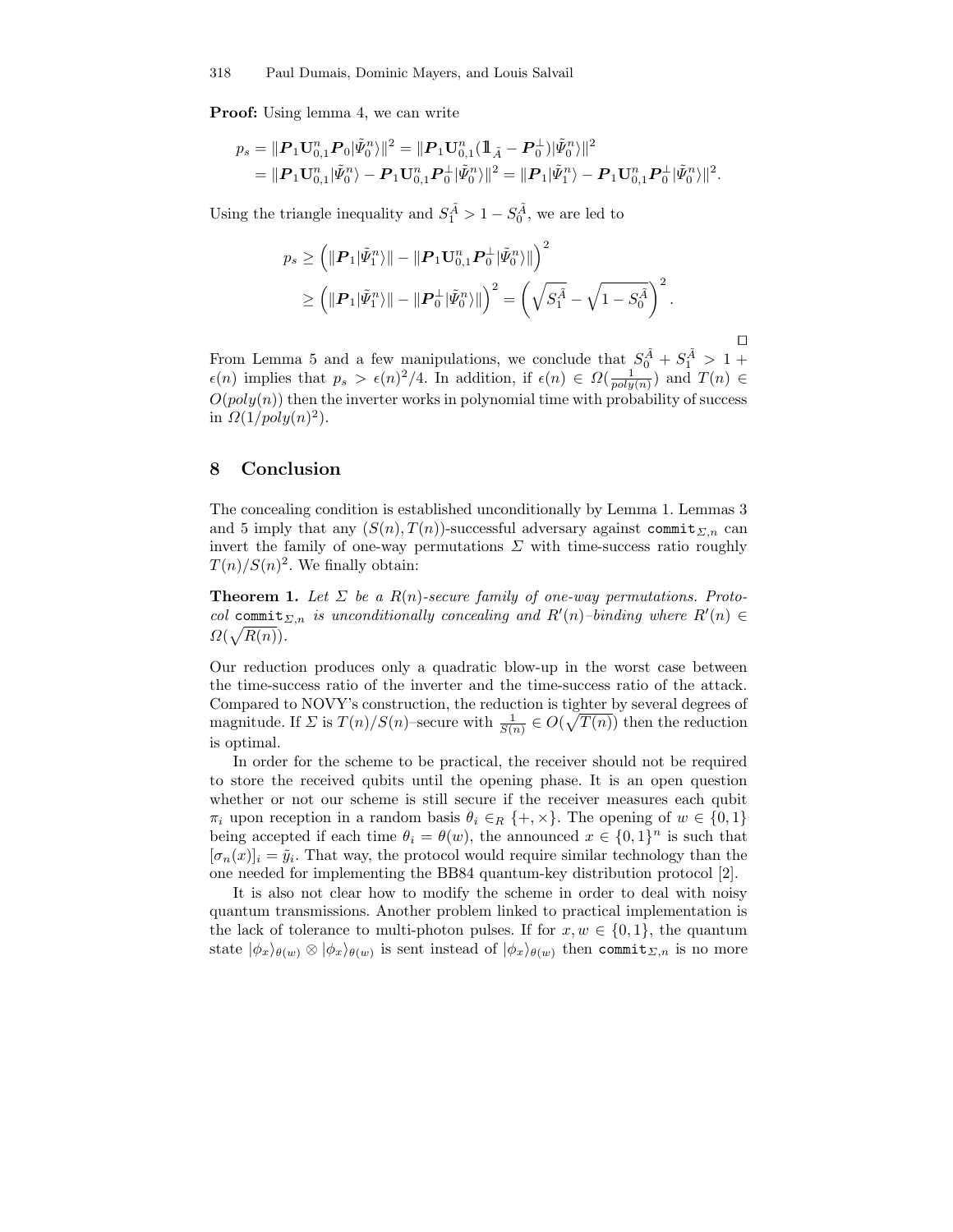concealing. Moreover, it is impossible in practice to make sure that only one qubit per pulse is sent.

Our main open problem is the finding of candidates for families of quantum one-way permutations or functions. If a candidate family of quantum one-way functions was also computable efficiently on a classical computer then classical cryptography could provide computational security even against quantum adversaries. It would also be interesting to find candidates one-way functions that are not classical one-way. Quantum cryptography could then provide a different basis for computational security in cryptography.

Acknowledgements. Thanks to Ivan Damgård for several enlightening discussions and to Peter Høyer for helping with the circuitry. Thanks also to Alain Tapp for helpful comments on earlier drafts.

## References

- 1. Barenco, A., C.H. Bennett, R. Cleve, D.P. DiVincenzo, N. Margolus, P. SHOR, T. SLEATOR, J. SMOLIN and H. WEINFURTER, "Elementary Gates for Quantum Computation", Physical Review A, vol. 52, no 5, November 1995, pp. 3457 – 3467.
- 2. Bennett, C.H., F. Bessette, G. Brassard, L. Salvail and J. Smolin, "Experimental Quantum Cryptography", Journal of Cryptology, vol. 5, no. 1, 1992, pp. 3 – 28.
- 3. Bennett, C. H. and G. Brassard, "Quantum Cryptography: Public Key Distribution and Coin Tossing", Proceedings of the IEEE International Conference on Computers, Systems, and Signal Processing, Bangalore, India, December 1984, pp. 175 – 179.
- 4. BENNETT, C. H., G. BRASSARD, C. CRÉPEAU and M.-H. SKUBISZEWSKA, "Practical Quantum Oblivious Transfer", Advances in Cryptology : CRYPTO '91 : Proceedings, Lecture Notes in Computer Science, no 576, Springer–Verlag, August 1992, pp. 362 – 371.
- 5. BRASSARD, G., D. CHAUM and C. CRÉPEAU, "Minimum Disclosure Proofs of Knowledge", Journal of Computer and System Sciences, vol. 37 , 1988, pp. 156 – 189.
- 6. DAMGÅRD, I., personal communication, December 1998.
- 7. DiVincenzo, D.P., "Two-Bit Gates Are Universal For Quantum Computation", Physical Review A, vol. 51, no 2, February 1995, pp.  $1015-1022$ .
- 8. IMPAGLIAZZO, R. and S. RUDICH, "Limits on Provable Consequences of One-Way Permutations", Proceedings of the Twenty First Annual ACM Symposium on Theory of Computing, May 1989, pp.  $44-61$ .
- 9. Lo, H.–K. and H. F. Chau, "Is quantum Bit Commitment Really Possible?", Physical Review Letters, vol. 78, no 17, April 1997, pp. 3410 – 3413.
- 10. Luby, M., Pseudorandomness and Cryptographic Applications, Princeton University Press, 1996.
- 11. Mayers, D., "The Trouble With Quantum Bit Commitment", http://xxx.lanl.gov/abs/quant-ph/9603015, March 1996.